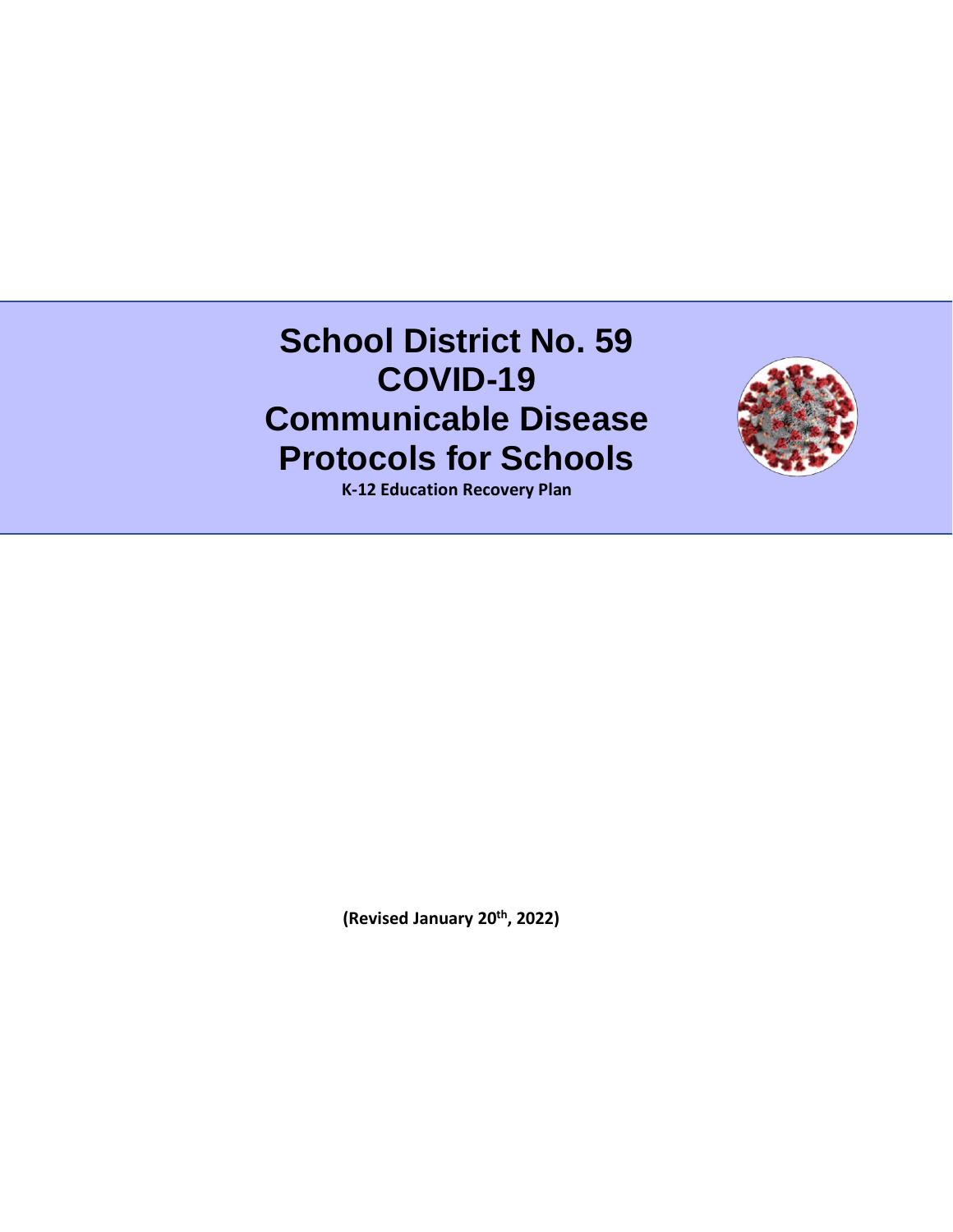# Contents: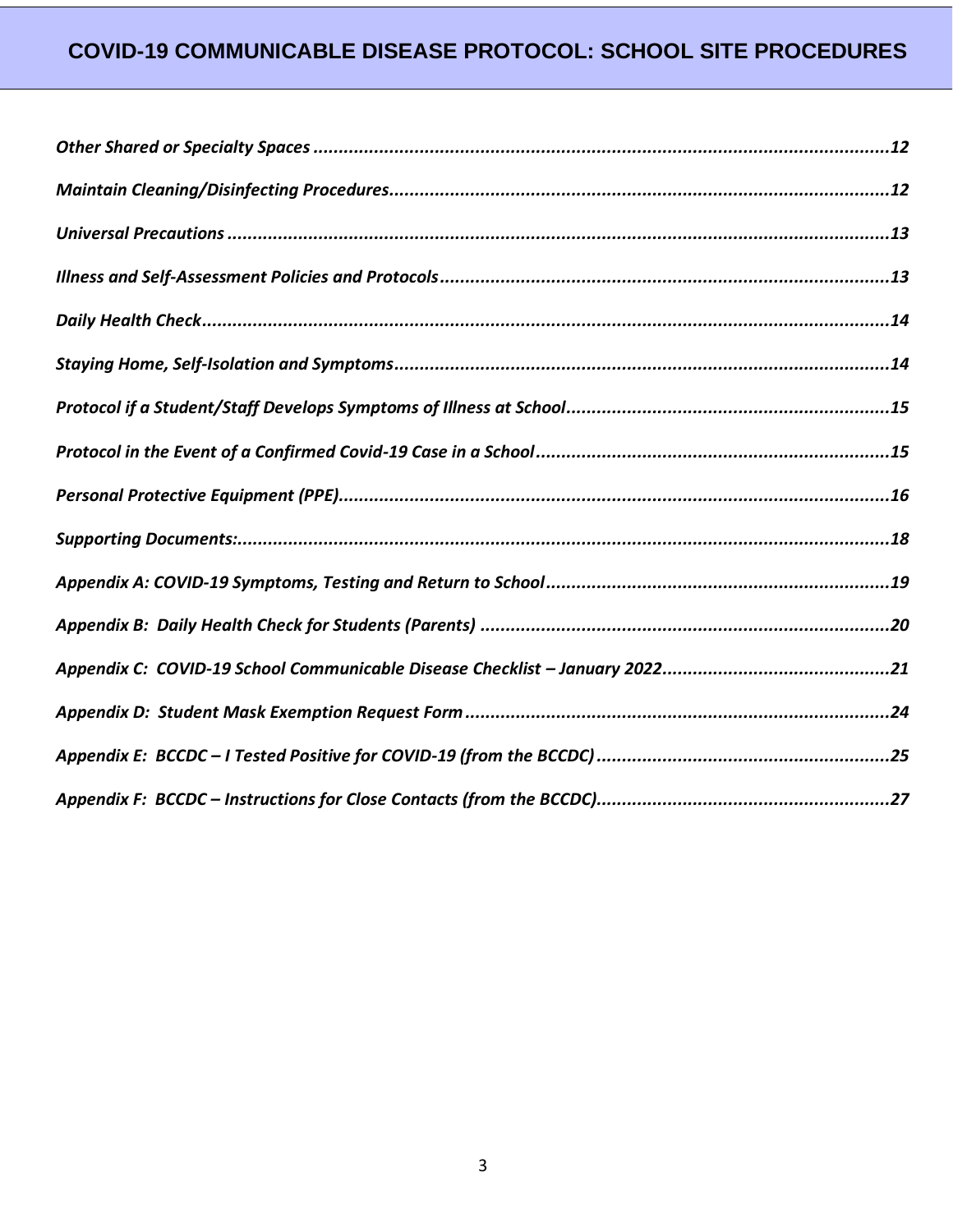#### <span id="page-3-0"></span>**Overview**

The Ministry of Education has shifted from a pandemic response to a recovery. This recovery is guided by health and safety guidelines, measures, protocols, and orders as well as the principles developed for continuity of learning during the pandemic. This Protocol is meant to address a return to face to face instruction.

#### **Before a child is able to attend school, it is expected that parents/caregivers will:**

- complete a daily health check with their child, checking for symptoms of COVID-19 each day prior to dropping their child off at the school site. Parents/caregivers and students can utilize the [K-12 Health Check](https://www.k12dailycheck.gov.bc.ca/healthcheck?execution=e1s1) app for daily assessment of symptoms, or reference the SD59 Daily Health Check Form. The parental check will include checking for fever, chills, cough, shortness of breath, loss of sense of smell or taste, nausea and vomiting, sore throat, loss of appetite, extreme fatigue, headache, body aches and diarrhea.
- **Keep child at home when sick.**
- provide their child with a water bottle (water fountains may not be available).

#### **All Students in Grades K – 12**

• All students in grades K - 12 are required to wear a mask or face shield (in which case a mask should be worn in addition to the face shield) indoors in schools and on school buses.

#### <span id="page-3-1"></span>**COVID-19 Preventative Measures for Staff**



- Complete the active daily health check, checking for symptoms of COVID-19 each day prior to coming to work. Staff can utilize the [BC COVID-19 Self Assessment Tool app](https://bc.thrive.health/) for daily assessment of symptoms, or reference the SD59 Daily Health Check Form. The health check will include checking for fever, chills, cough, shortness of breath, loss of sense of smell or taste, nausea and vomiting, sore throat, loss of appetite, extreme fatigue, headache, body aches and diarrhea. School and district administrators are required to verify that staff and other adult health checks have been completed before they enter the school.
- **Stay home when you are sick.**
- Wash your hands often with soap and water for at least 20 seconds, especially after blowing your nose, coughing, sneezing, going to the washroom, before eating or preparing food, and entering the building. If sinks are not available, use hand sanitizer.
- All K-12 staff are required to wear a mask or face shield (in which case a mask should be worn in addition to the face shield) in schools - both within and outside of their learning group, except when:
	- o There is a barrier in place
	- o Eating or drinking
- Staff will work with the students to help them understand and practice coughing and sneezing etiquette; reminding students to cough or sneeze into their elbow or a tissue, and then throw out the tissue if used and wash hands or use hand sanitizer afterwards.
- Staff will work with the students to help them understand and practice avoiding touching their eyes, nose, and mouth with unwashed hands.
- Manage flow of people in common areas, including hallways and around lockers, to minimize crowding and allow for ease of people passing through. 2 metre physical distancing is not required.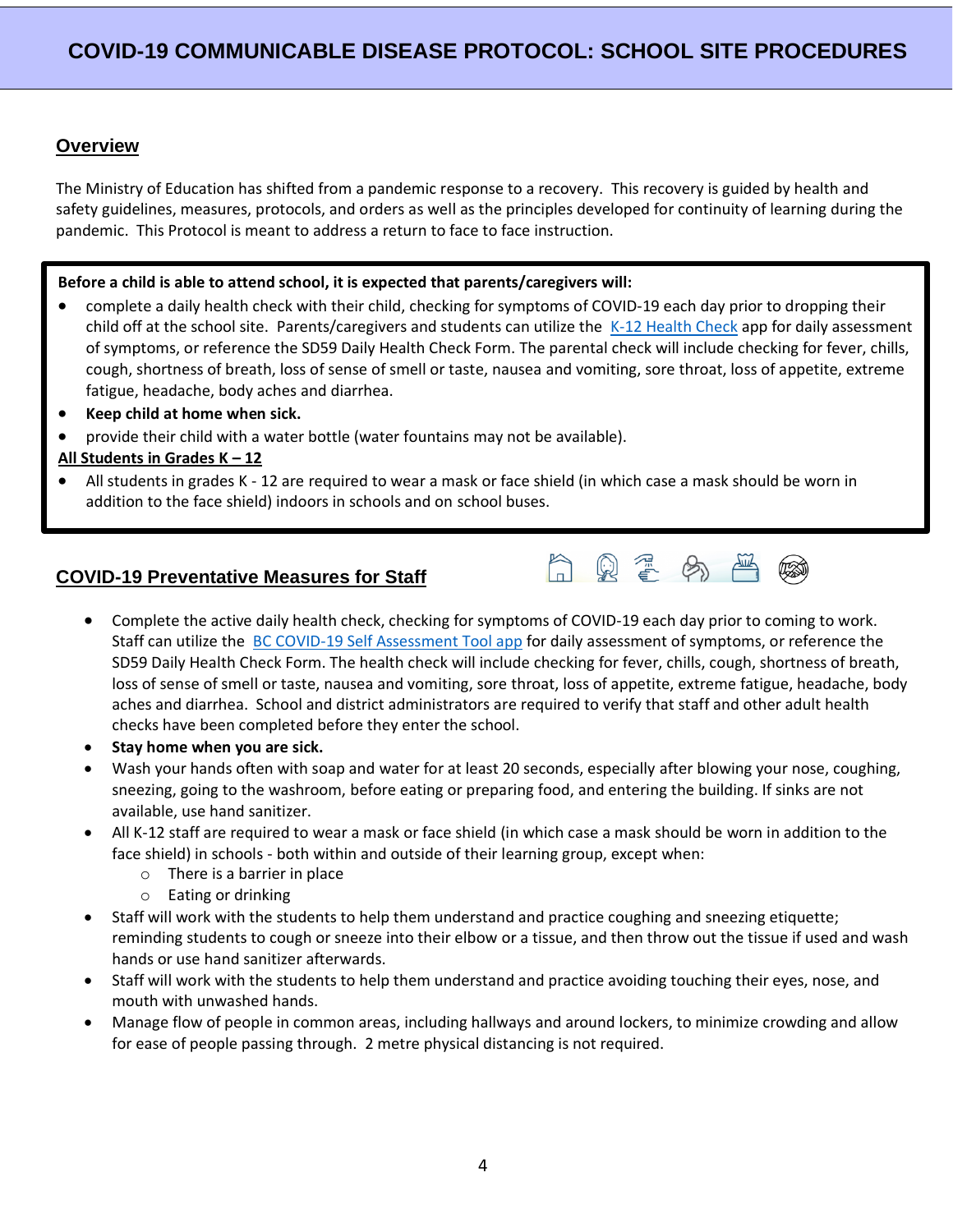#### <span id="page-4-0"></span>**COVID-19 Communicable Disease Plan Reviews**

Schools must regularly review COVID-19 Communicable Disease Plans and should do so with their Site Committees and address areas where there are identified gaps in implementation. Schools are to use the BCCDC COVID-19 School Communicable Disease Checklist (See Appendix C) to support these plan reviews.

#### <span id="page-4-1"></span>**Learning Groups**

Public Health no longer recommends Learning Groups. Schools should use best efforts to mitigate student mixing.

#### <span id="page-4-2"></span>**COVID-19 Procedures for Staff - Multiple Sites**

In order to support students, families and staff, School District #59 has many staff who work at multiple sites including but not limited to the district learning services team (speech, elementary counsellors, educational psychologist, literacy teachers, etc.) and on call teachers (TTOCs and TOCs) and on call educational assistants (EA). These staff work in multiple schools and with multiple learning groups.

- 1. Staff who work at multiple sites are required to wear a mask or face shield (in which case a mask should be worn in addition to the face shield) in schools except when:
	- There is a barrier in place
	- Eating or drinking
	- Outdoors
- 2. When entering schools, staff who work at multiple sites must follow all school COVID-19 protocols and procedures (daily health checks, entrance and location routines, hand hygiene, sign in, etc.). Staff must familiarize themselves with these protocols before going to a school.
- 3. When possible, staff who work at multiple sites can participate virtually in meetings with others if it meets their job requirements and responsibilities.
- 4. Staff who work at multiple sites must schedule their visits with schools to ensure space and availability for working with students, families and staff. Schools will designate the contact person (for example: administrator, learning assistance teacher, etc.). In addition, they need to coordinate with other staff when possible to limit the number of outside staff in a school at a given time.
- 5. Staff who work at multiple sites must keep a detailed log, including names (first and last) of anyone with whom they worked (students, families, staff, community agencies, etc.)
- 6. TTOC, TOC and EA substitutes will need to follow all COVID-19 Communicable Disease Protocols:
	- a. District administration/staff and/or school-based administrators will meet with TTOC, TOC and EA substitutes to review district and school COVID-19 Communicable Disease Protocols prior to working at school sites.
	- b. TTOCs, TOCs, and EA substitutes are required to wear a mask or face shield (in which case a mask should be worn in addition to the face shield) in schools at all times, except when:
		- o There is a barrier in place
		- o Eating or drinking
		- o Outdoors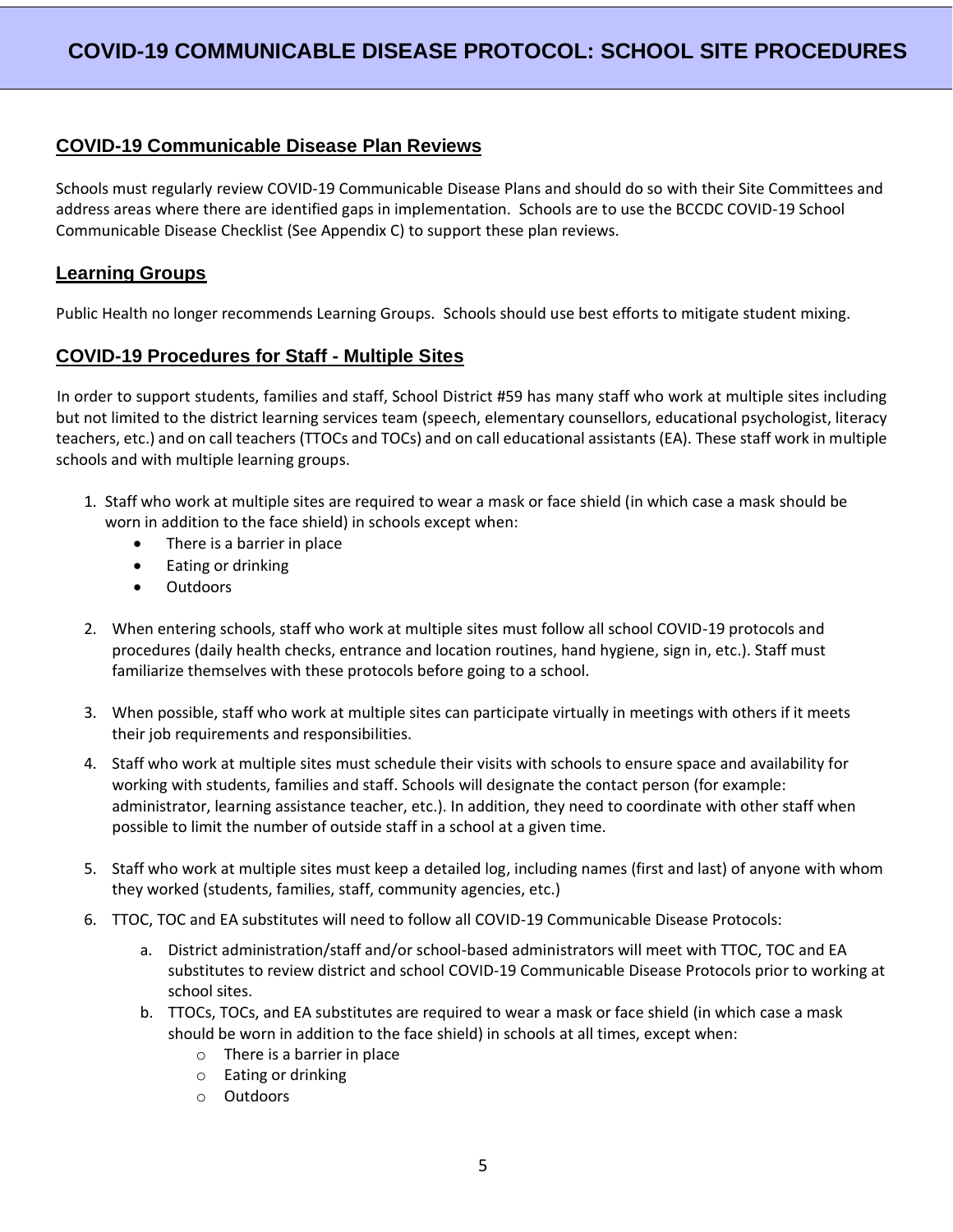#### <span id="page-5-0"></span>**COVID-19 Procedures for Community Agencies**

School and district staff also work closely with community agencies such as the Ministry of Children and Families, Children and Youth Mental Health, Children and Youth with Special Needs, etc. in order to support student and family needs. These community agencies are an integral part of the school team for many students and families and may need to come into the school to be a part of this team.

- 1. When entering schools, community agencies must follow all school COVID-19 Communicable Disease Plan protocols and procedures (daily health checks, entrance routines, hand hygiene, sign in, etc.). Schools must ensure that the community agency is familiar with these protocols prior to coming to the school.
- 2. When possible, schools may connect with the community agency virtually.
- 3. Schools will designate a contact person (for example: administrator, learning assistance teacher, etc.) to schedule times and locations to meet with outside agency in the school building.
- 4. Community agency staff are required to wear a mask or face shield (in which case a mask should be worn in addition to the face shield) in schools at all times, except when:
	- o There is a barrier in place
	- o Eating or drinking
- 5. Community agencies will be asked to keep a detailed log including names (first and last) of anyone with whom they worked (students, families, staff, etc.) during their time at the school.

#### <span id="page-5-1"></span>**COVID-19 Procedures for Students with Diversabilties**

Supporting students with disabilities/diverse abilities may require staff providing support services to be in close physical proximity or in physical contact with a student. When staff are working with a student indoors, and the service cannot be provided from behind a barrier, staff are required to wear a non-medical mask, a face covering or a face shield (in which case a non-medical mask should be worn in addition to the face shield). Additional personal protective equipment is not required beyond that used as part of the personal care routine normally encountered in their regular course of work (e.g., gloves for toileting).

When working with students where seeing facial expressions and/or lip movement is important, and the service cannot be provided from behind a barrier, options include having the staff member wear a mask with a transparent section to enable visualization of the mouth. More information on masks and face coverings is available on the BCCDC website.

• Students in Grades K to 12 are also required to wear a non-medical mask or face covering when receiving services indoors and a barrier is not present.

In addition to a non-medical mask, those providing health or education services that require being in close proximity to a student should follow their standard risk assessment methods to determine what PPE is needed for general communicable disease prevention in accordance with routine practices.

Schools will have non-medical masks and face shields available for staff.

- a. Staff are required to wear a mask or face shield (in which case a mask should be worn in addition to the face shield) in schools at all times, except when:
	- There is a barrier in place
	- Eating or drinking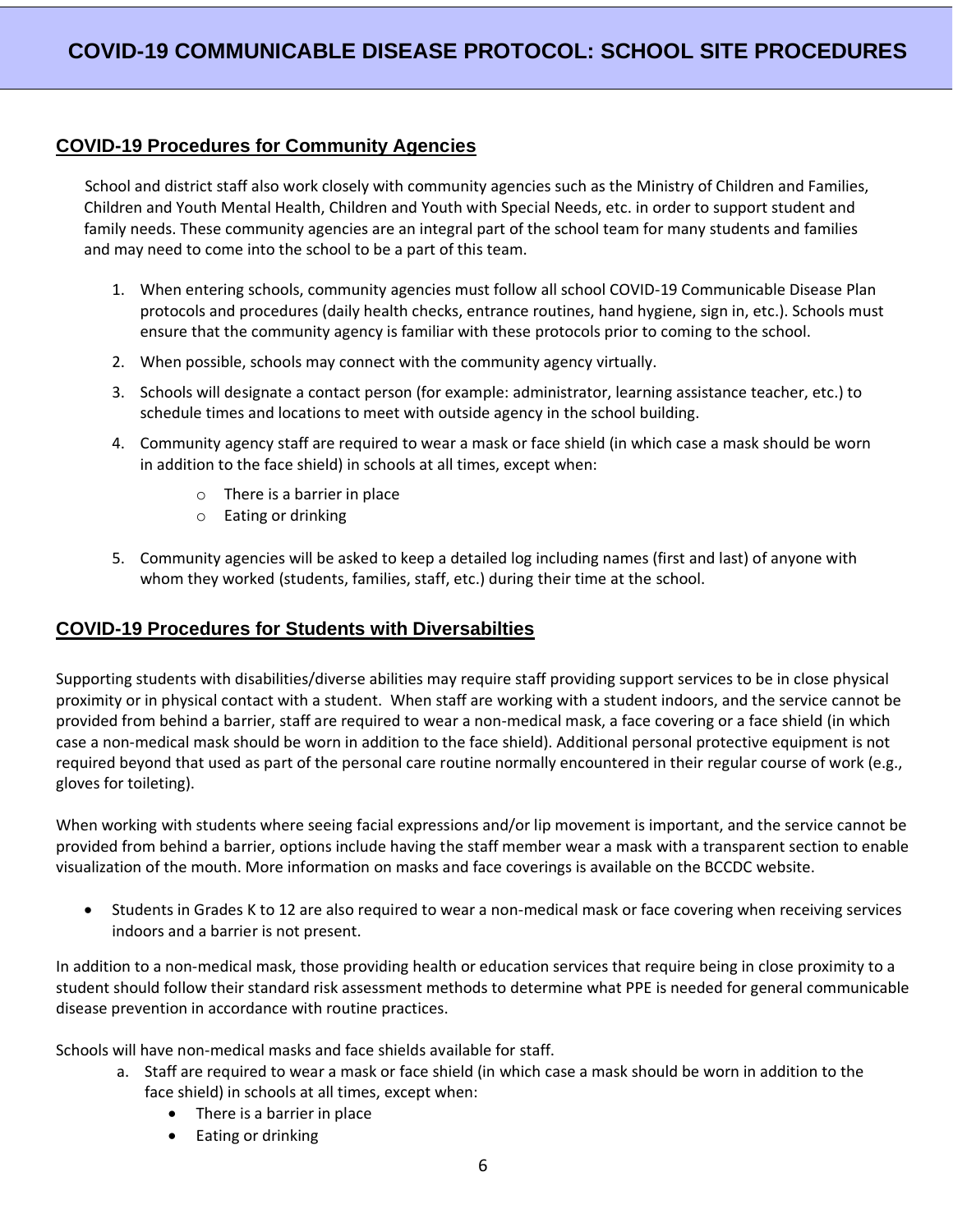#### <span id="page-6-0"></span>**School Gatherings and Events**

Hold school gatherings and events (e.g., assemblies, parent-teacher interviews, etc.) virtually.

If gatherings and events must be in-person (e.g., inter-school sports game, theatre productions), minimize the number of people in attendance as much as possible, do not exceed 50% operating capacity, and do not allow spectators.

For indoor spaces without a defined operating capacity, schools should determine a capacity limit that is at most half the number of individuals that would be within the space for that activity or event if prevention measures weren't in place.

#### <span id="page-6-1"></span>**Staff Only Spaces**

Hold staff-only gatherings (e.g., staff meetings, in-service and professional development activities) virtually.

For indoor staff spaces (i.e. staffrooms, photocopy rooms, etc.) without a defined operating capacity, schools should determine a capacity limit that is at most half the number of individuals that would be within the space if prevention measure weren't in place.

#### <span id="page-6-2"></span>**Visitors**

Limit visitors to those that are supporting activities that are of direct benefit to student learning and wellbeing (E.g., teacher candidates, immunizers, meal program volunteers, etc.).

Schools can leave front doors unlocked for visitor access but must encourage visitors to make appointments.

Schools are responsible for ensuring that visitors are aware of communicable disease protocols and requirements, and have completed a daily health check, prior to entering the school.

• Information on communicable disease protocols and requirements for visitors should be posted by the entrance to the school, on the school's website and included in communications to students and families.

Schools must have a sign in/sign out process in place for all visitors and staff who are not typically onsite (e.g. TTOCs, itinerant teachers/specialists, maintenance or IT personnel, district/authority administrators).

- **All visitors must wear a non-medical mask when they are inside the school.**
- Where possible, visitor access should be limited to those areas required for the purpose of the visit (e.g. school office for drop-off/pick-up of items, gymnasium for a sports event, etc.), and parents/caregivers should be encouraged to drop-off/pick-up students outside of the school.
- Parents/caregivers and other visitors should respect others' personal space on school grounds, including outside.

After hours community use of facilities is allowed in alignment with other health and safety measures:

- Use must occur in line with those activities permitted as per relevant local, regional, provincial and federal public health recommendations and Orders
- Diligent hand hygiene
- Respiratory etiquette, including wearing a non-medical mask when required
- Ensuring participants stay home if they are feeling ill
- Where possible, limiting building access to only those areas required for the purpose of the activity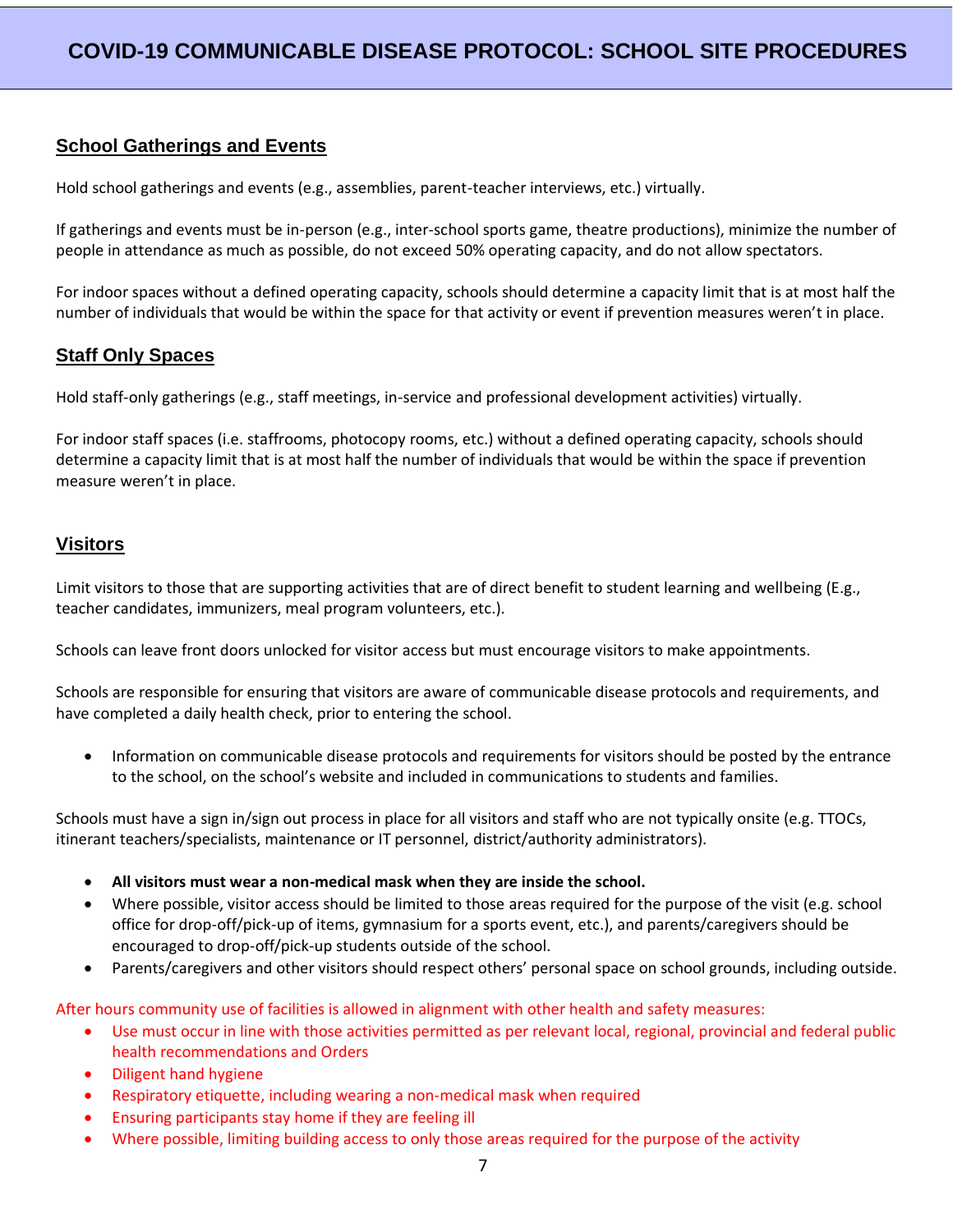Community users are responsible for checking vaccination status of participants where required, and collecting and names and contact information of participants to support contact tracing activities.

#### <span id="page-7-0"></span>**Student Drop Off/Pick Up and Breaks:**

- Schools will implement staggered lunches and breaks to mitigate student mixing.
- Students will use designated entrance(s) and exit(s). These are site-specific.
- Students will maintain physical distancing as they enter/exit the school.
- Students will wash their hands or use hand sanitizer when they enter/exit the school.
- Parents must drop off and pick up their students at their designated time (site specific).
- Schools will have further site-specific procedures for student arrival/exit at school.
	- Schools will develop site specific procedures for students arriving and departing by bus.
		- o Where possible, bus line up areas should be set up to prevent crowding.

#### <span id="page-7-1"></span>**Playgrounds and Outdoor Activities**

- Take students outside more often.
- Reassure students, parents and caregivers that playgrounds are a safe environment, and encourage appropriate personal hygiene practices before, during, and after outdoor play.
- Spread people out into different areas.
- Limit the number of students on certain pieces of playground equipment.

#### <span id="page-7-2"></span>**Washrooms**

- Schools will develop a washroom use plan for students to prevent crowding.
- Regularly review the COVID-19 handwashing guidelines (as posted) with students.

#### <span id="page-7-3"></span>**Food for Students**

- Students must wash their hands or use hand sanitizer before handling food.
- Students are not to share food items or contact food items that belong to others.
- Microwave ovens must be treated like other frequently touched items and cleaned and disinfected.
- Students should consume food items at their individual designated work area and clean the area when finished.
- All beverage and food containers should be clearly labeled with the student name.

#### <span id="page-7-4"></span>**Workspaces for Students**

- Avoid close greetings **(e.g. hugs, handshakes).** Regularly remind students about keeping their **"hands to yourself".**
- Learning spaces are arranged to maximize the space available and to minimize people directly facing one another (where possible).
- **Stagger recess/snack, lunch and class transition times to provide a greater amount of space for everyone.**
	- Incorporate more individual activities or activities that encourage more space between students and staff.
		- $\circ$  For younger students, adapt group activities to minimize physical contact and reduce shared items.
		- o For adolescent students, minimize group activities and avoid activities that require physical contact.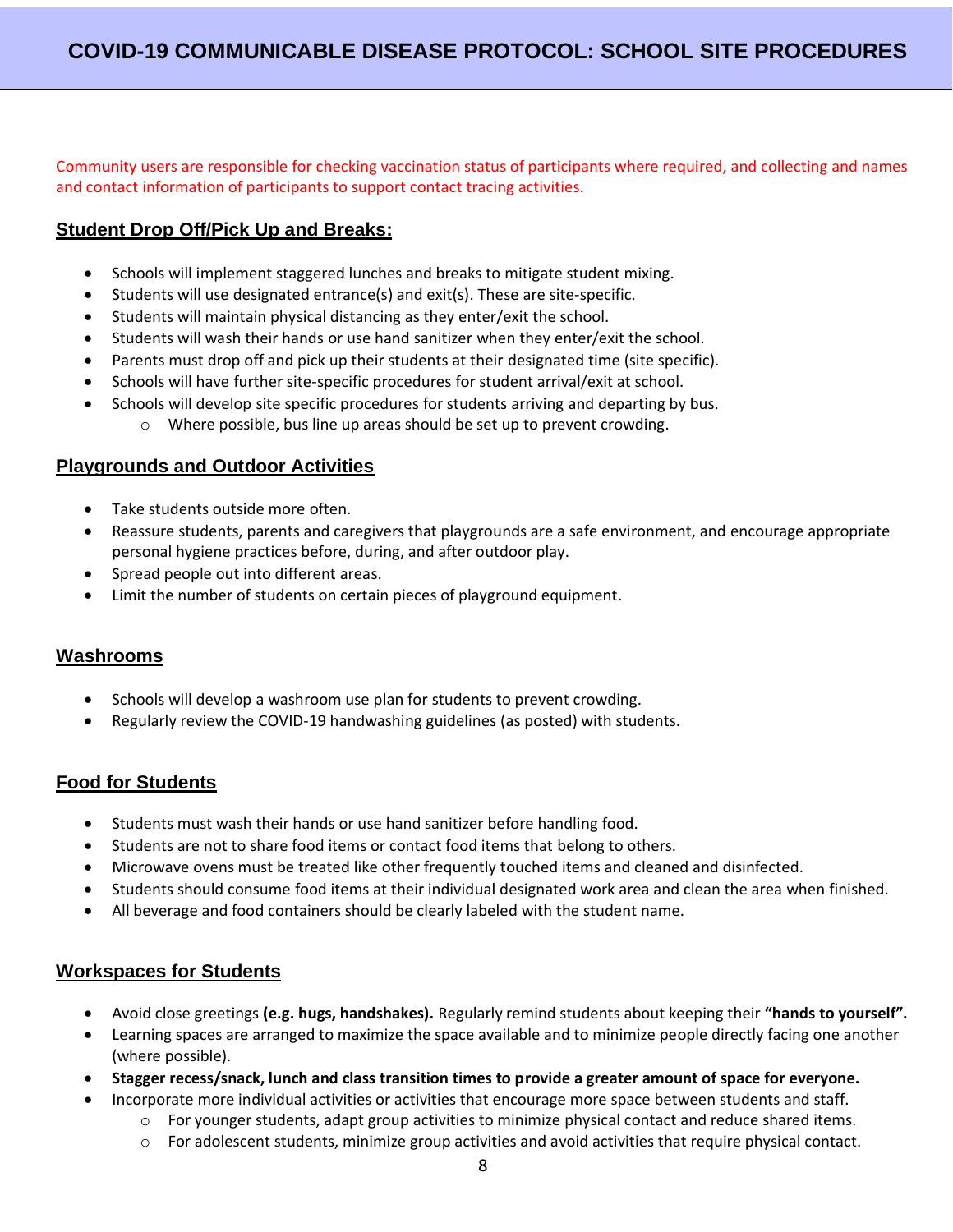- Manage flow of people in common areas, including hallways and washrooms.
- Regular learning activities that bring together multiple classes (e.g., examinations, physical education) should be spread out across multiple locations/spaces whenever possible, but do not need to be reduced in size.

#### <span id="page-8-0"></span>**Physical Education**

Spread out students and staff within available space, and encourage outdoor activities and programs, as much as possible.

K-12 staff and students in Grades K to 12 are required to wear masks during PHE/outdoor program classes when they are indoors, and a barrier is not present.

- Students are not required to wear masks during high-intensity physical activities (e.g. stationary bike, weightlifting, basketball, soccer); mask use during these activities is left to students' choice. Staff are encouraged to move highintensity physical activities outdoors whenever possible.
- For low intensity activities (e.g. yoga, walking), students are required to wear masks when they are indoors, and a barrier is not present.
- Shared equipment can be used, provided it is cleaned and disinfected as per the guidelines in the Cleaning and Disinfecting section of this document.
	- Students should be encouraged to practice proper hand hygiene before and after using frequently touched pieces of equipment (e.g. before and after a sports game using a shared ball), as well as proper respiratory etiquette.
	- Equipment that touches the mouth (e.g. water bottles) should not be shared unless cleaned and disinfected in between uses.

•

Why are masks not required during high intensity physical activity? During high intensity physical activity, respiration rates are increased (resulting in a wet mask) and the wearer is more likely to touch their face and adjust the mask frequently. These factors lessen the protective value a mask may offer. In addition, a wet mask is more difficult to breathe through; those wearing masks during high intensity activities should change them as soon as they become wet.

#### <span id="page-8-1"></span>**Music Classes**

K-12 staff and students in Grades K to 12 must wear masks when indoors and a barrier is not present. Masks can be temporarily removed while engaging in an educational activity that cannot be performed while wearing a mask (e.g. playing a wind instrument), but must be worn while singing.

Shared equipment should be cleaned and disinfected as per Cleaning and Disinfecting guidelines and students should be encouraged to practice proper hand hygiene before and after music equipment use.

• Equipment that touches the mouth (e.g. instrument mouth pieces) should not be shared unless cleaned and disinfected in between uses.

### <span id="page-8-2"></span>**School Sports**

Intra and inter-school programs, activities (e.g. intramurals, sports team practices, games), sports and events can continue in alignment with the following guidance:

Extracurricular sports tournaments must be paused.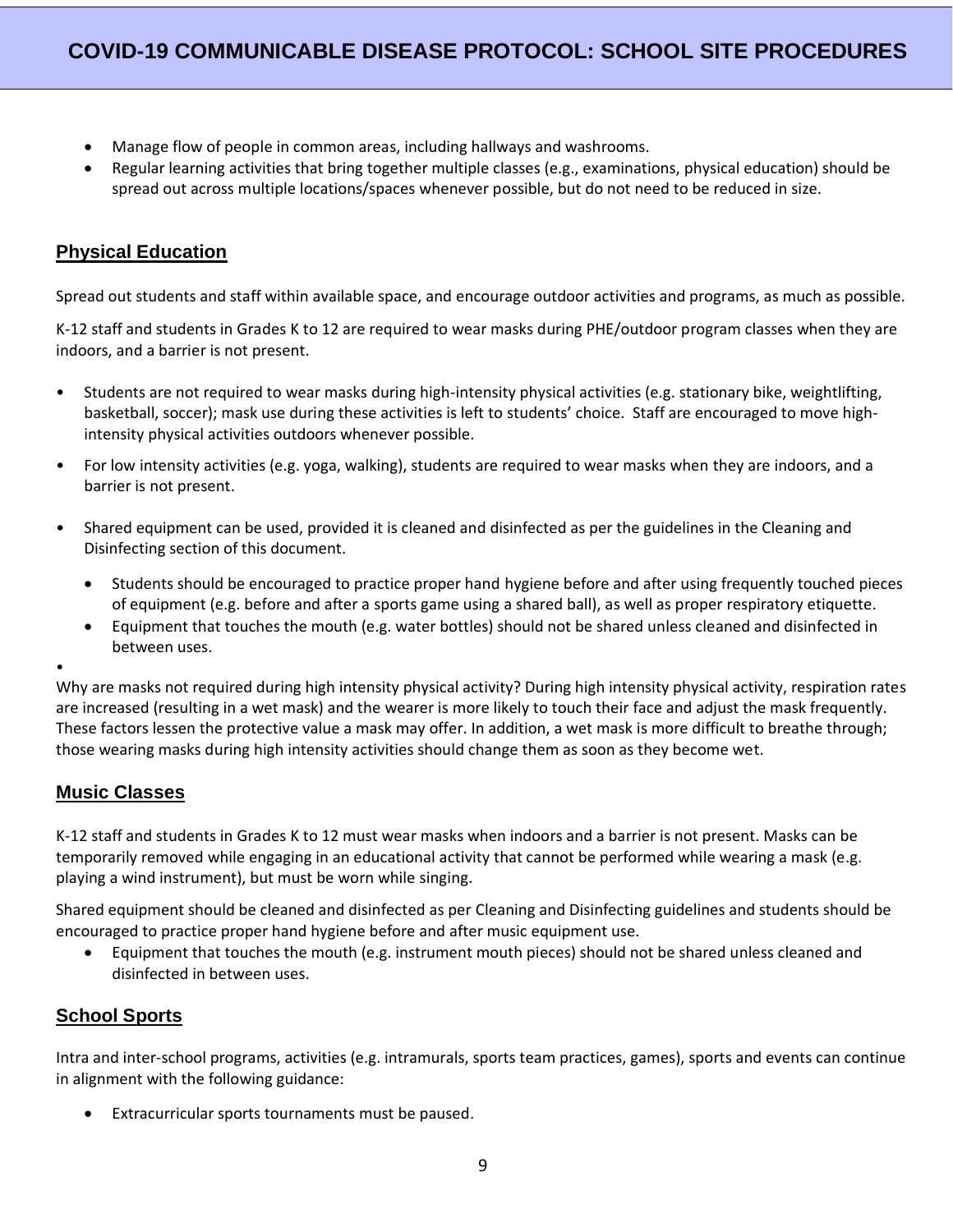- $\circ$  Sports tournaments are a single or multi-day gathering of three or more sports teams, who come together outside regular league play for the purpose of teams playing against multiple other teams, but does not include:
	- A gathering where team members compete on an individual basis against members of other teams, or
	- A gathering where the result will decide if a team will advance to play in a national or international competition.
- Requirements of relevant local, regional and provincial public health recommendations and Orders for community gatherings and events.
- Masks are worn by K-12 staff, other adults and students in grades K to 12 when they are indoors, and a barrier is not present.
	- $\circ$  Students are not required to wear masks during high-intensity sport activities (e.g. stationary bike, weightlifting, basketball, soccer); mask use during these activities is left to students' personal choice. Staff are encouraged to move high-intensity sport activities outdoors whenever possible.
	- $\circ$  For low intensity sport activities (e.g. stretching, golf), students are required to wear masks when they are indoors and a barrier is not present.
- Use all available space to spread students and staff out as much as possible.

Shared equipment can be used, provided it is cleaned and disinfected as per the guidelines in the Cleaning and Disinfecting section of this document.

- Students should be encouraged to practice proper hand hygiene before and after using frequently touched pieces of equipment (e.g. before and after a sports game using a shared ball), as well as proper respiratory etiquette.
- Equipment that touches the mouth (e.g. water bottles) should not be shared unless cleaned and disinfected in between uses.

Sport activities should be held outside whenever possible.

All non-school staff volunteers, community coaches, organizers and officials, age 22 and older must be fully vaccinated. Proof of vaccination is required.

See the Return to School Sports Plan from BC School Sports for additional information. In the case of any discrepancy in guidance, schools and school districts are expected to follow the Ministry of Education guidelines outlined in this document.

#### <span id="page-9-0"></span>**Emergency Evacuation Drill**

Schools should continue to practice emergency (e.g. fire, lockdown) and evacuation drills, including the six required annual fire drills as per BC Fire Code 2.8.3.2, and modify current procedures to adhere to health and safety guidelines (e.g., providing additional muster spots to prevent crowding/congestion.

- Staff should be notified in advance or emergency/evacuation drills (i.e no "surprise" drills)
- The BC Fire Code requires schools to conduct "total evacuation fire drills" involving all occupants in the building. Partial evacuations involving smaller groups of students would not comply with the fire drill requirements of the Fire Code.
- Schools must continue to update their fire safety plans on an annual basis, as per the BC Fire Code, to "ensure it takes account of the changes in use and other characteristics of the building" (such as current pandemic-related protocols). School fire safety plans, incuding fire drill procedures, should be developed in cooperation with the local fire department and other regulatory authorities.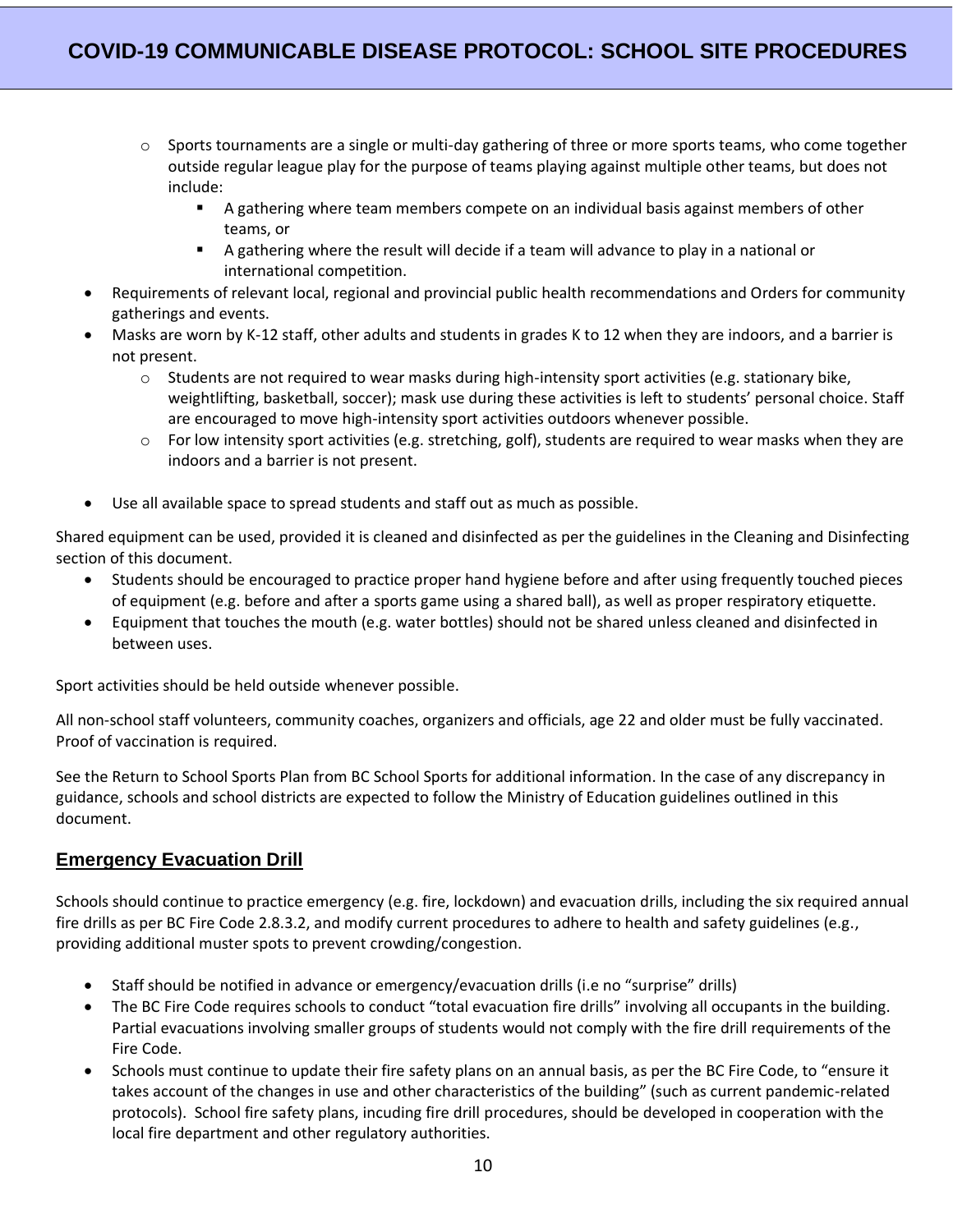- Emergency procedures may require modification to adhere to communicable disease plans (e.g. designating additional muster locations to reduce crowding where required, making efforts to minimize involuntary physical contact between participants, etc.). Schools may also need to consult with their local medical health officer for guidance on current public health Orders, which may affect site specific emergency and evacuation procedures.
	- $\circ$  In the event of an actual emergency, emergency procedures must take precedence over COVID-19 preventive measures.

#### <span id="page-10-0"></span>**Staff Will Promote Good Hand Hygiene and Respiratory Etiquette with Students**

#### **Reinforce and remind the rule of "hands to yourself".**

Students will wash hands or use hand sanitizer, particularly:

- When they arrive at school and before they go home.
- Before/after any breaks (e.g., recess, lunch).
- Between different learning environments (e.g., outdoor-indoor transitions, from the gym to the classroom).
- Before and after eating and drinking (excluding drinks kept at a student's desk or locker.
- After using the washroom.
- After handling common resources/equipment/supplies or pets.
- Before and after using an indoor learning, space used by multiple learning groups (e.g. the gym, music room, science lab, etc.)
- After sneezing or coughing into hands.
- Whenever hands are visibly dirty.

#### <span id="page-10-1"></span>**Staff Should Wash Hands Frequently**

Staff should wash hands or use hand sanitizer:

- When they arrive at school, before they go home. Before/after breaks (e.g. recess, lunch).
- Before and after eating and drinking.
- Before and after handling food or assisting students with eating.
- Before and after giving medication to a student or self.
- After using the washroom.
- After contact with body fluids (i.e., runny noses, spit, vomit, blood).
- After cleaning tasks, or handling garbage.
- After removing gloves.
- Whenever hands are visibly dirty.

#### <span id="page-10-2"></span>**Staffroom and Breaks**

- Staff are required to wear masks indoors (See PPE section for more guidance).
- Wash your hands or use hand sanitizer before you go into the staffroom.
- For indoor staff spaces (i.e. staffrooms, photocopy rooms, etc.) without a defined operating capacity, schools should determine a capacity limit that is at most half the number of individuals that would be within the space if prevention measure weren't in place.
- Bring a lunch/snack that does not require a lot of preparation (to limit microwave use, surface use, utensil use, etc.).

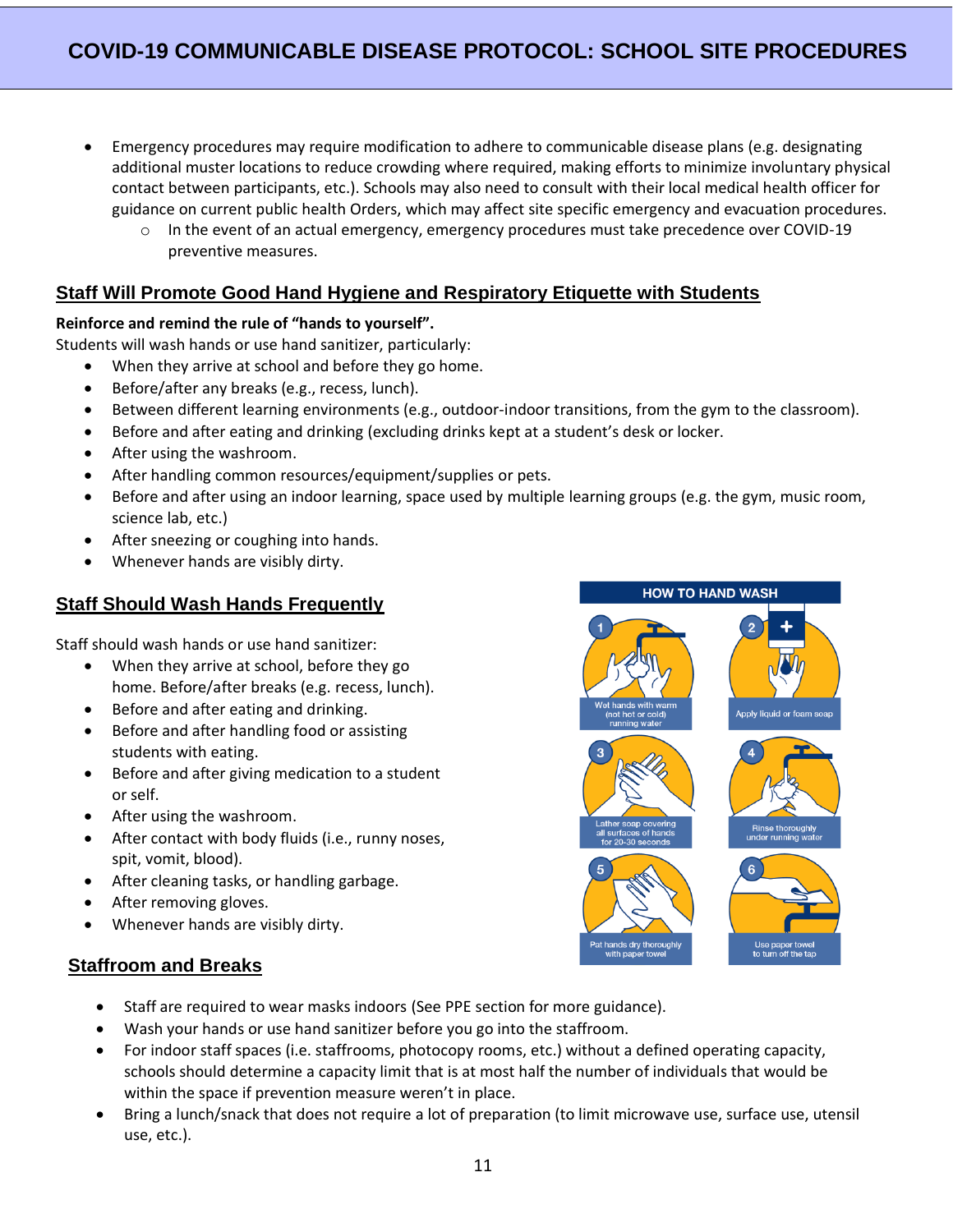- Clean the areas, surfaces, appliances, etc. that you use in the staffroom.
- Wash your hands or use hand sanitizer again before you go back to your classroom, office or workspace.
- Do not share food or drink.

#### <span id="page-11-0"></span>**Other Shared or Specialty Spaces**

• Administrators will develop procedures for use of other shared spaces within their individual buildings (libraries, gyms, shops, etc.). Procedures for these spaces must be in line with District protocols.

#### <span id="page-11-1"></span>**Maintain Cleaning/Disinfecting Procedures**

The following frequency guidelines must be adhered to when cleaning and disinfecting:

- General cleaning of the premises, and cleaning and disinfecting of frequently touched surfaces, **at least once in a 24-hour period.**
- Clean and disinfect any surface that is visibly dirty.
- Empty garbage containers daily.

The requirements for daily cleaning and disinfecting outlined above do not apply to spaces/equipment that are not being used by students, staff or visitors. Many schools may have implemented procedures such as sign-in sheets posted next to room entrances that help custodial staff focus cleaning/disinfecting activities on those spaces that have been utilized by staff or students.

Frequently touched surfaces include:

- Items used by larger numbers of students and staff, including doorknobs, light switches, hand railings, water fountains, faucet handles, toilet handles.
	- o Limiting access to water fountains is no longer recommended. Hand hygiene should be practiced before and after use.
	- o **School communicable disease plans should not include restricting access to water, washrooms or other spaces that support student learning and well-being (e.g. gymnasiums, libraries, support rooms, etc.). Schools should return to full operation of all spaces in alignment with the protocols outlined in this document.**
- Shared equipment (e.g. computer keyboards and tablets, glassware and testing equipment for science labs, kitchen equipment for culinary programs, sewing machines and sewing equipment for home economic programs, PE/sports equipment, music equipment, etc.)
- Appliances (staff and students can share the use of appliances and other objects, but treat items like microwaves, refrigerators, coffee pots, photocopiers or laminators as frequently touched surfaces)
- Service counters (e.g., office service window, library circulation desk)

Frequently-touched items like toys or manipulatives that may not be able to be cleaned often (e.g. fabrics) or at all (e.g. sand, foam, playdough, etc.) can be used, if hand hygiene is practiced before and after use. Carpets and rugs (e.g. in Kindergarten and StrongStart classes) can also be used.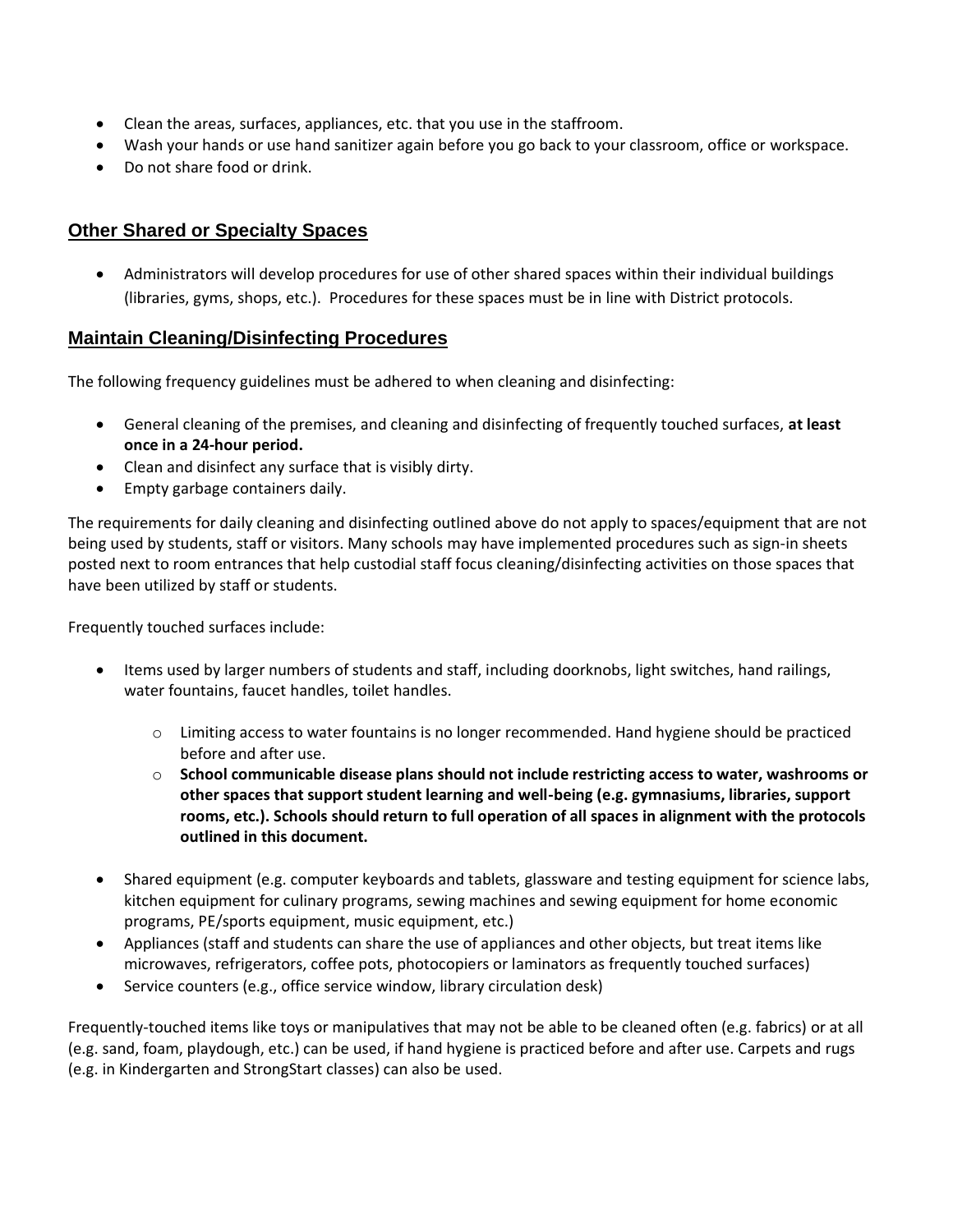There is no evidence that the COVID-19 virus is transmitted via textbooks, paper or other paper-based products. Laminated or glossy paper-based products (e.g. children's books or magazines) and items with plastic covers (e.g. DVDs) can be contaminated if handled by a person with COVID-19; however, the risk is low. There is no need for these items to be cleaned and disinfected or quarantined for any period of time, or for hand hygiene to be practiced before or after use.

### <span id="page-12-0"></span>**Universal Precautions**

- Wash your hands with soap and water for at least 20 seconds after you have had contact with blood or other body fluids, after going to the washroom, before preparing or eating food, and after removing latex gloves. Use hand lotion to help keep your hands from becoming chapped or irritated. Intact skin is your first defense against infection!
- Wear gloves when in contact with blood or other body fluids, excrement or non-intact skin.
- Wear gloves when in contact with articles such as clothing or surfaces that have been contaminated with blood or body fluids.
- Replace torn or punctured gloves immediately.
- DO NOT clean up blood or other bodily fluids from surfaces, call administrator or speak with the on-site custodian regarding clean-up
- If you have cuts or open sores on your skin, cover them with a plastic bandage.

### <span id="page-12-1"></span>**Illness and Self-Assessment Policies and Protocols**

The School District has developed local protocols that:

- Ensure staff and other adults (e.g. parents, caregivers, visitors) entering the school/worksite are aware of their responsibility to complete a daily health check prior to entering the school/worksite (e.g. emails/letters to parents and staff, orientation video, signage on doors) and to stay home if they are sick.
- Clearly communicate with parents/caregivers their responsibility to complete a daily health check with their child, and keep them home from school if they are sick.
	- $\circ$  Establish procedures for students and staff who become sick while at school/work to be sent home as soon as possible.
	- $\circ$  Some students or staff may not be able to be picked up immediately. As such, schools should have a space available where the student or staff can wait comfortably and is separated from others (at least 2M), and provide the student or staff with a non-medical mask if (unless they are experiencing gastrointestinal symptoms and are at risk of vomiting).
		- **■** Schools must provide supervision for younger children. Supervising staff should wear a non-medical mask and face shield if they are unable to maintain physical distance, avoid touching bodily fluids as much as possible, and practice diligent hand hygiene.
	- $\circ$  Staff responsible for facility cleaning should clean and disinfect the surfaces/equipment which the bodily fluids may have been in contact with while they were ill (e.g., their desk in a classroom, the bathroom stall they used, etc.) prior to the surfaces/equipment being used by others. Cleaning/disinfecting the entire room the person was in (a "terminal" clean) is not required in these circumstances.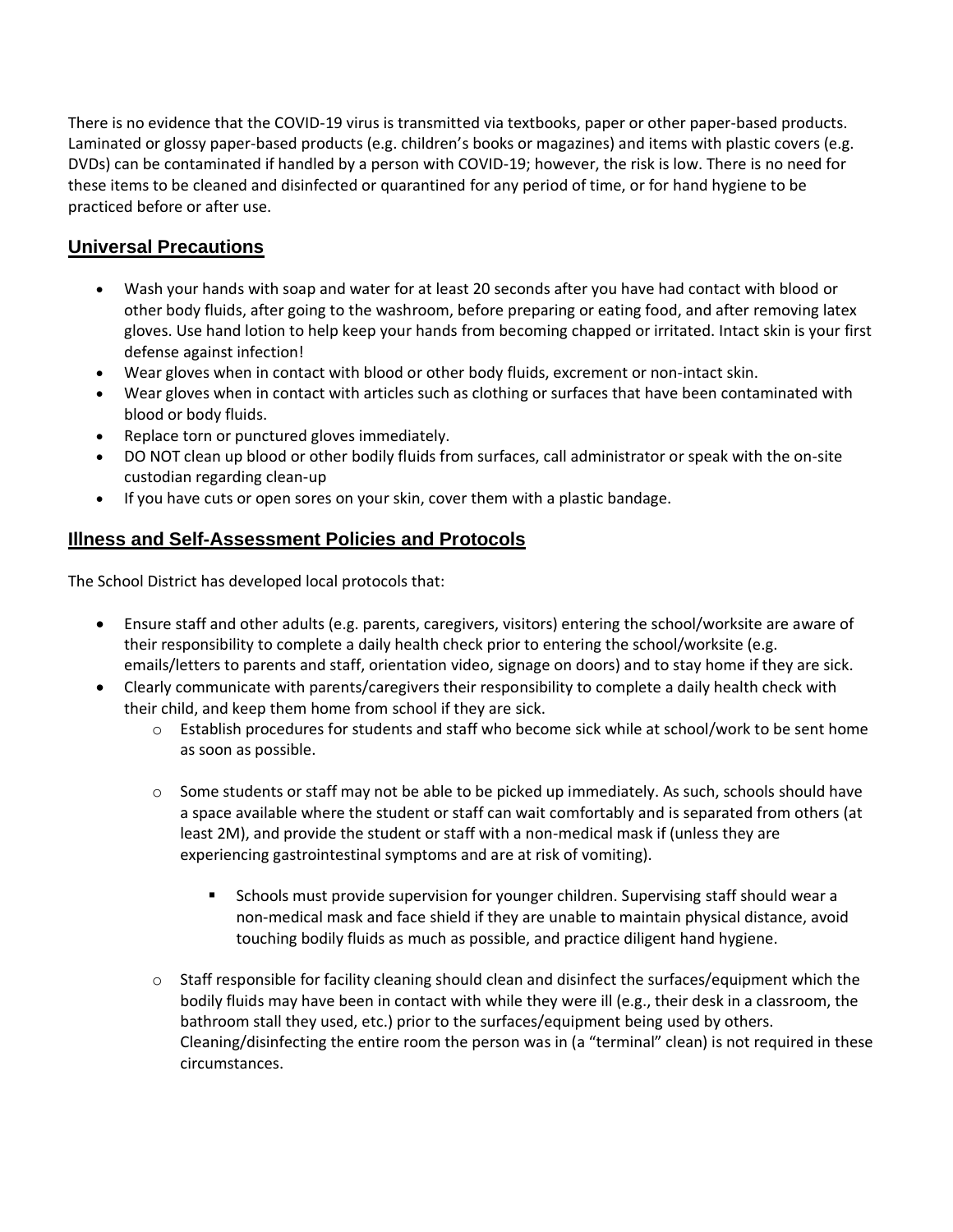• Establish procedures that allow for students and staff to return to school/work in line with the guidance in the Staying Home, Self-Isolation and Symptoms section.

This is to ensure students and staff who are not sick are not kept out of school/away from work longer than necessary.

• Schools and districts should not require a health-care provider note (i.e. a status of any individual, beyond those required to support medical accommodation as per usual practices.

#### <span id="page-13-0"></span>**Daily Health Check**

A daily health check is a tool to reduce the likelihood of a person with COVID-19 coming to school when they are infectious.

- Parents and caregivers must assess their children daily for illness before sending them to school.
	- $\circ$  Parents/caregivers and students can utilize the provincial K-12 Health Check app for daily assessment of symptoms.
- Staff and other adults must complete a daily health check prior to entering the school.
- If a student, staff or other adult is sick, they must not enter the school.
- See Appendix B-1, B-2, and B-3.

#### <span id="page-13-1"></span>**Staying Home, Self-Isolation and Symptoms**

#### **Stay Home When Required to Self-Isolate**

Students, staff or other adults **must stay home if they are required to self-isolate**.

#### **Symptoms of Illness and Return to School**

**Students, staff or other adults should stay at home when sick**, as this is one of the most important ways to reduce the introduction to and the spread of COVID-19 in schools. The following resources provide guidance regarding specific symptoms of illness:

- Parents/caregivers and students can use the [K-12 Health Check](https://www.k12dailycheck.gov.bc.ca/healthcheck?execution=e1s1) app.
- Staff and adults can refer to the BCCDC's [When to get tested for COVID-19](http://www.bccdc.ca/Health-Info-Site/Documents/COVID_public_guidance/When_to_get_tested.pdf)
- Staff, students and parents/caregivers can also use the [BCCDC online Self-Assessment Tool,](https://bc.thrive.health/) call 8-1-1 or their health care provider.

When a staff, student or other adult can return to school depends on the type of symptoms they experienced (as indicated in the [K-12 Health Check](https://www.k12dailycheck.gov.bc.ca/healthcheck?execution=e1s1) app and the BCCDC "When to get [tested for COVID-](http://www.bccdc.ca/Health-Info-Site/Documents/COVID_public_guidance/When_to_get_tested.pdf)19" resource), if a COVID-19 test is recommended, and the type of illness they had (e.g. COVID-19 or other illness). See Appendix A – COVID-19 Symptoms, Testing and Return to School for more information. If a student or staff member has tested positive for COVID-19 , the following BCCDC resources provide guidance on what to do when sick and how to notify close contacts: I Tested Positive for COVID-19, and Instructions for Close Contacts (Appendix E and F).

Students and staff who experience symptoms consistent with a previously diagnosed health condition (e.g. seasonal allergies) can continue to attend school when they are experiencing these symptoms as normal. They do not require re-assessment by a health-care provider and should not be required to provide a health-care provider note. If they experience any new or unexplained symptoms, they should seek assessment by a health-care provider.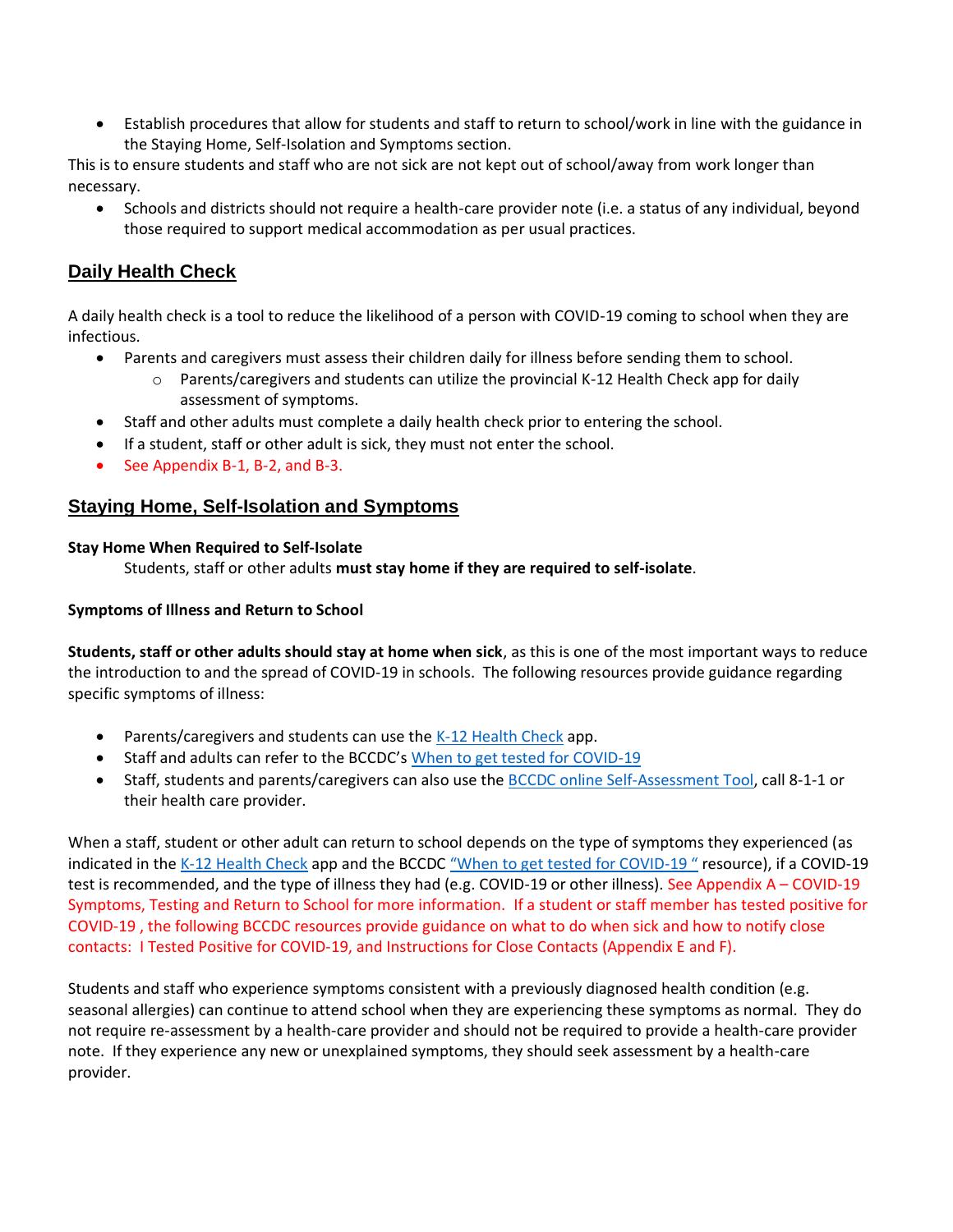Students or staff may still attend school if a member of their household develops new symptoms of illness, provided the student/staff has no symptoms themselves. If the household member tests positive for COVID-19, the asymptomatic student/staff should follow the BCCDC guidance on self-isolation and when they may return to school in Instructions for Close Contacts (Appendix F).

# **Northern Health Online Clinic and Information Line: [1-844-645-7811](tel:1-844-645-7811)**

### <span id="page-14-0"></span>**Protocol if a Student/Staff Develops Symptoms of Illness at School**

If a student or staff member develops symptoms at school, schools will:

- o Provide the student/staff with a non-medical mask if they don't have one (exceptions should be made for students and staff who cannot wear masks for medical and/or disability-related reasons).
- o Provide the student/staff with a space where they can wait comfortably that is separated from others.
	- The student is to be supervised and cared for, when separated.
- o Make arrangements for the student/staff to go home as soon as possible.
	- Contact the student's parent/caregiver with a request to have their child picked up as soon as possible.
- o Clean and disinfect the areas the student/staff used.
- o Request that the student/staff stay home until COVID-19 has been excluded and symptoms have resolved.

#### **Students, staff or other adults should stay home when sick.**

#### <span id="page-14-1"></span>**Protocol in the Event of a Confirmed Covid-19 Case in a School**

The emergence of the more transmissible Omicron variant of COVID-19 has necessitated changes in public health management. With higher levels of community transmission, a shorter virus incubation period, and the increased use of rapid antigen testing, contact tracing and close contact notification by public health is no longer effective to minimize spread of COVID-19.

Public health has transitioned to individual self-management (i.e., individuals care for themselves, engaging with health care providers when needed), with public health focused on identifying and responding to larger clusters and outbreaks. Individuals who test positive are to notify those they live with or have had intimate contact with. **They do not need to notify the school or others at school.**

Going forward, schools are to monitor their attendance to determine if a public health-determined threshold for a grade or school has been met. If met, schools will send a notification to the school community indicating the threshold has been met and that they are following up with public health for further investigation.

There is no role for screening students or staff for symptoms, checking temperatures, or COVID-19 testing. Such activities are reserved for health-care professionals.

The District and school personnel must not provide notification to staff or students' families if a staff member or student becomes ill at home or at school, including if they display symptoms of COVID-19, unless directed to by public health.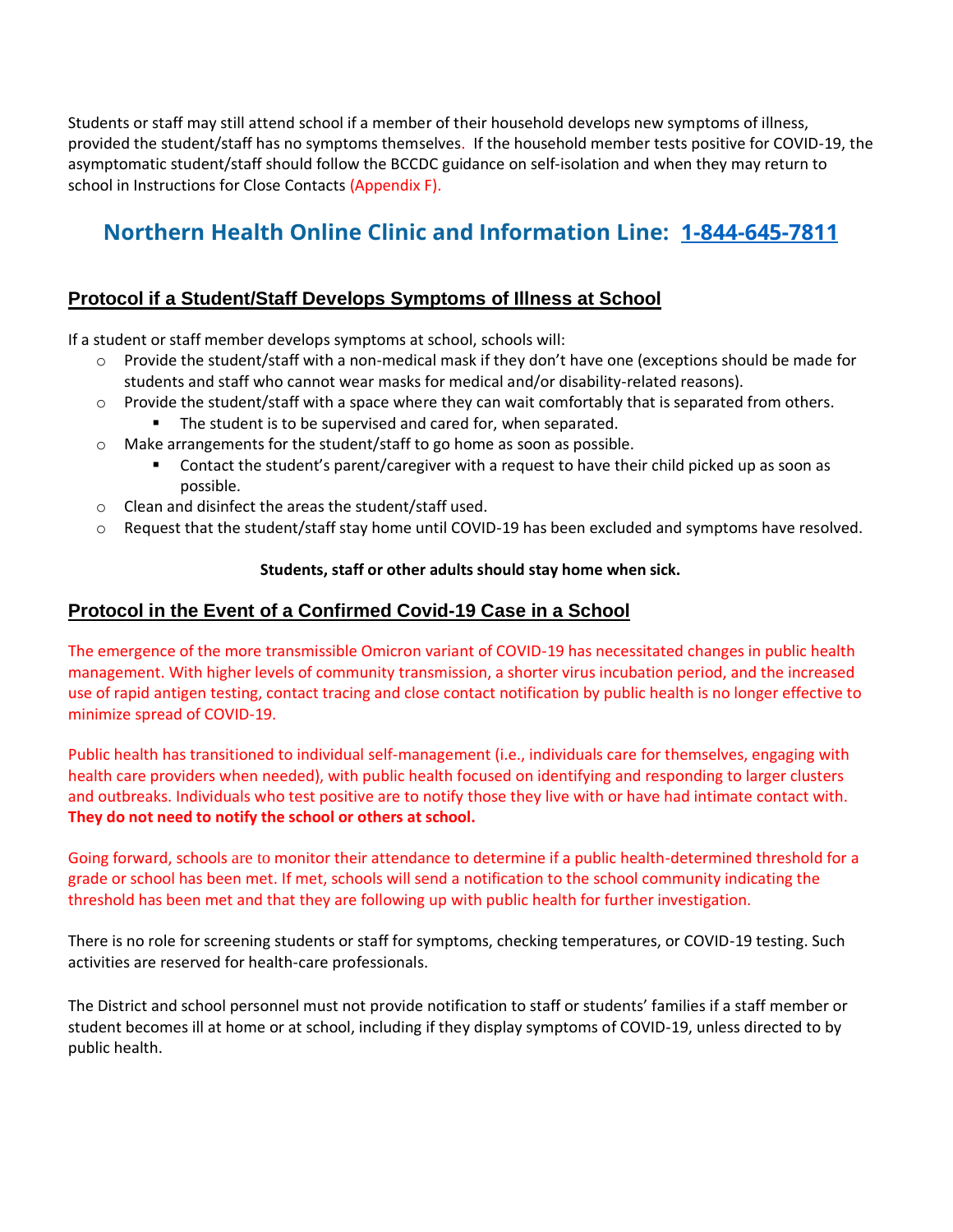### <span id="page-15-0"></span>**Personal Protective Equipment (PPE)**

The PHO Order – [Face Coverings](https://www2.gov.bc.ca/assets/gov/health/about-bc-s-health-care-system/office-of-the-provincial-health-officer/covid-19/covid-19-pho-order-face-coverings.pdf) requires all students, staff and visitors to wear a mask indoors at school. Everyone who is able to (i.e., does not have a mask exemption) must wear a mask.

Personal protective equipment (including masks) can provide an additional layer of protection. Non-medical masks and face coverings (masks) have a role to play in preventing the spread of COVID-19. They provide some protection to the wearer and to those around them.

In the event a regional or provincial public health recommendation or Order requires stricter non-medical mask use than what is outlined in this document, that recommendation or Order should be followed. Those wearing masks should still continue to respect others personal space. Masks should not be used in place of the other safety measures detailed in this document.

#### **K-12 Staff**

All K-12 staff are required to wear a mask or a face shield (in which case a mask should be worn in addition to the face shield) indoors in schools and on school buses.

#### **Supporting Students with Complex Needs**

Supporting students with complex behaviours, medical complexities or receiving delegated care may require staff providing health services or other health care providers to be in close physical proximity or in physical contact with a medically complex or immune suppressed student.

- People providing these services in schools must wear a mask (medical or non-medical) when providing services and the service cannot be provided from behind a physical barrier. Additional PPE over and above that needed for routine practices and the use of a medical or non-medical mask is not necessary.
- Those providing health services in schools may be receiving different guidance related to PPE from their regulatory college or employer. Health service providers are encouraged to work with their employer to confirm what PPE is recommended for the services they provide in school settings.
- Parents and caregivers of children who are considered at higher risk of severe illness due to COVID-19

#### **Students in Grades K-12**

All students in grades K-12 are required to wear a mask or face shield (in which case a mask should be worn in addition to the face shield) indoors in schools and on school buses.

#### **Parents requesting a mask exemption for their child must submit a Student Mask Exemption Request Form (See Appendix D). Mask exemptions will not be honoured without submission of this form.**

#### **Exemptions for Staff and Students**

The guidance outlined above regarding mask requirements does not apply to staff and students in the following circumstances:

- To a person who cannot tolerate wearing a mask for health or behavioural reasons;
- To a person who is unable to put on or remove a mask without the assistance of another person;
- If the mask is removed temporarily to engage in an educational activity that cannot be performed while wearing a mask (e.g. playing a wind instrument, engaging in high-intensity physical activity, etc.);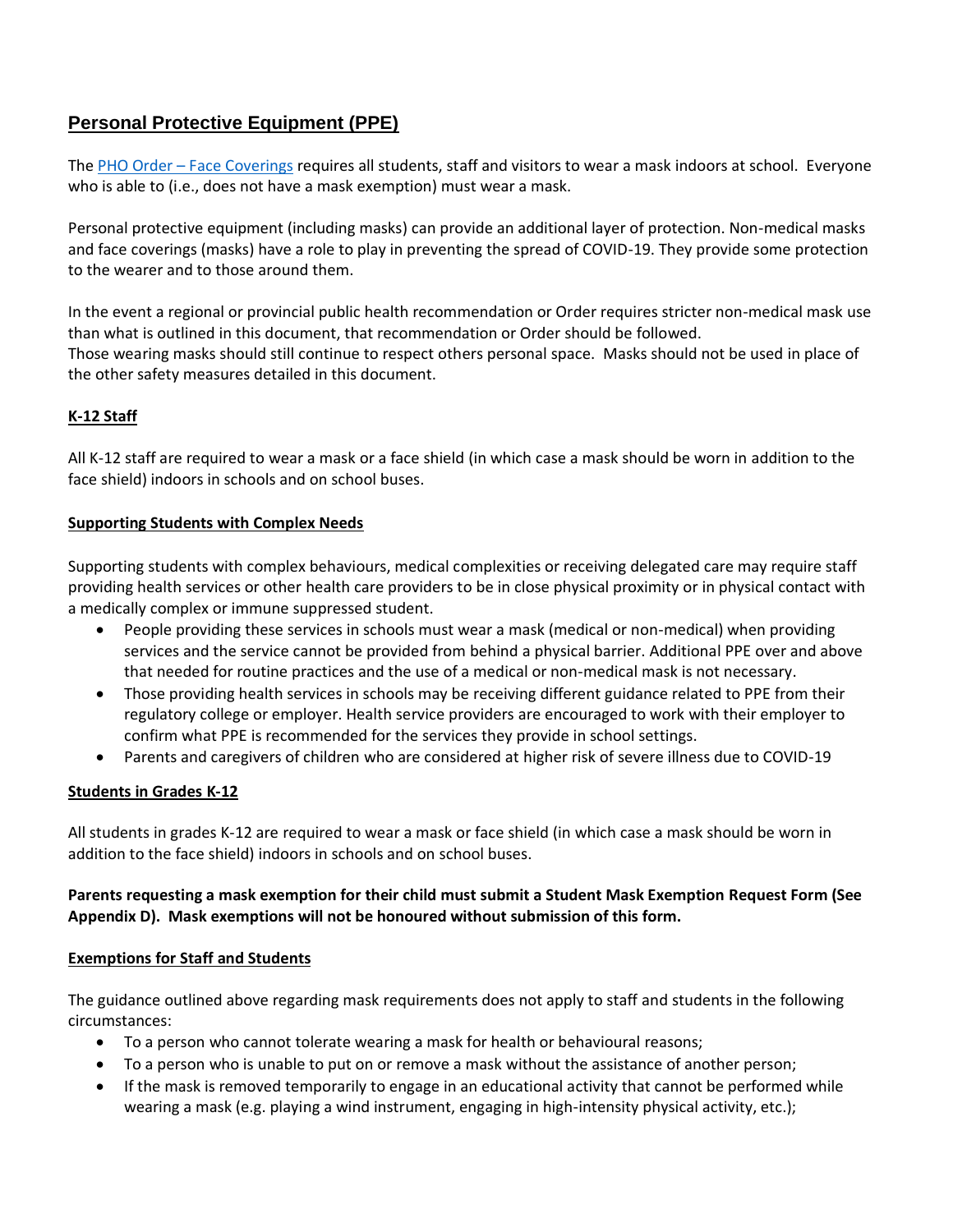- If a person is eating or drinking;
- If a person is behind a barrier; or
- While providing a service to a person with a disability or diverse ability (including but not limited to a hearing impairment) where visual cues, facial expressions and/or lip reading/movements is important.

Those with mask exemptions must continue to follow any strategies identified to reinforce and enhance other safety measures.

Those not able to wear a mask all day continue to be encouraged to wear one as much as they're able to.

Administrators and staff use positive and inclusive approaches, aligned with existing professional practices to address non-compliant behaviour for those able to wear masks. For those with mask exemptions, administrators and staff support other strategies identified to reinforce and enhance other safety measures (as outlined in the [Planning Resource: Mask Exemptions\)](https://www2.gov.bc.ca/assets/gov/education/administration/kindergarten-to-grade-12/safe-caring-orderly/covid-19-planning-mask-exemptions.pdf).

For those with mask exemptions, alternative strategies identified are adjusted if needed, based on the additional prevention measures.

Schools must not require a health-care provider note (i.e. a doctor's note) to confirm if staff or students cannot wear a mask.

There will be no mask wearing exemptions for visitors or parents in our schools. If visitors/parents state that they will not/cannot wear a mask, offer to meet them via phone, via video conference, or outdoors.

This "no mask exemption for visitors protocol" in SD59 schools is a result of the high COVID-19 case counts and low vaccination rates in the Peace River South District. This protocol will be reviewed and is subject to change as COVID-19 case count numbers decrease and vaccination rates increase.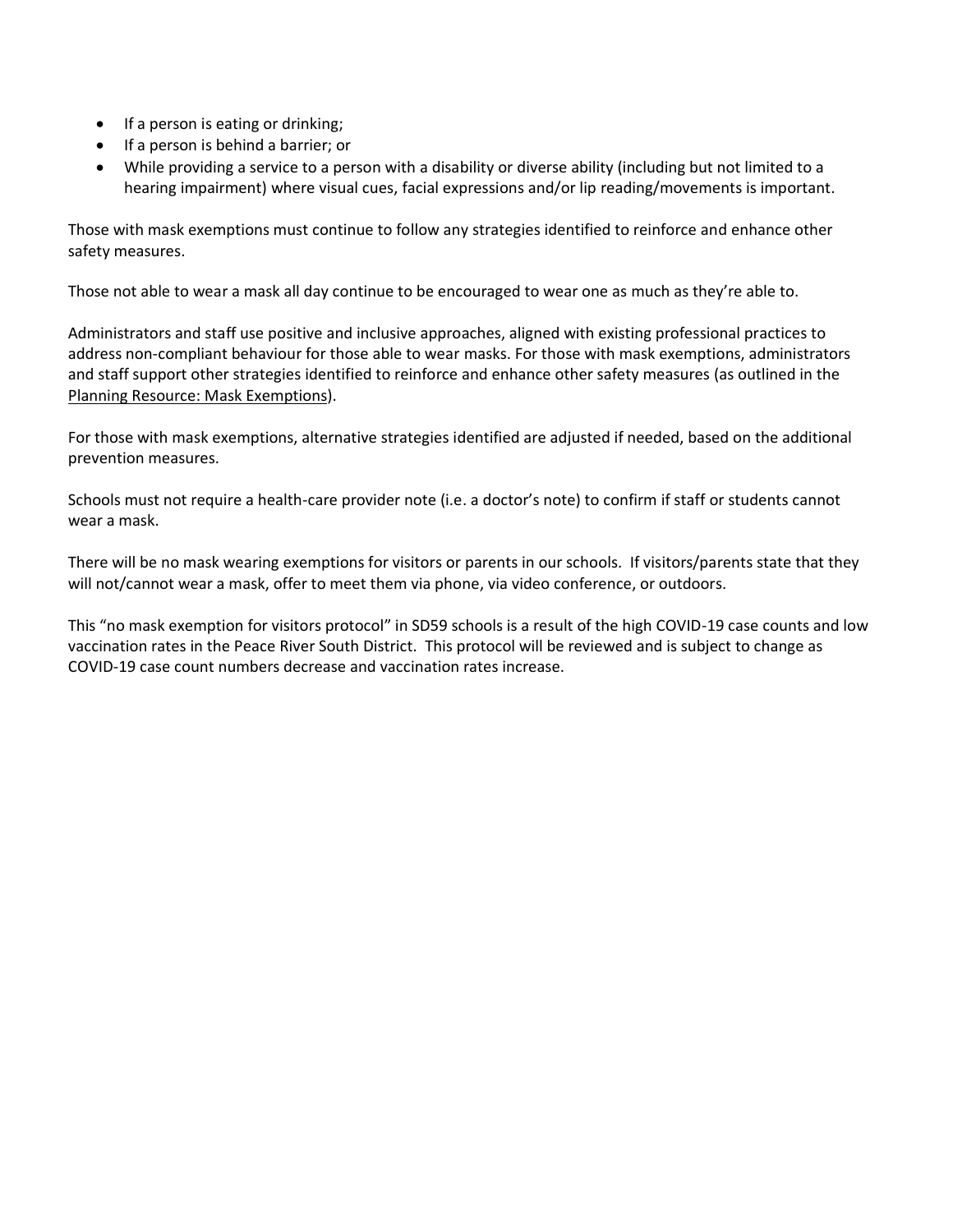#### <span id="page-17-0"></span>**Supporting Documents:**

- **BC's K[-12 Education Recovery](https://www2.gov.bc.ca/assets/gov/education/administration/kindergarten-to-grade-12/safe-caring-orderly/k-12-education-restart-plan.pdf) Plan:** Updated August 24th, 2020 provides direction to boards of education and independent school authorities to deliver educational programs and supports in line with provincial pandemic recovery efforts in the 2021/22 school year by:
- **[Provincial COVID-19 Health and Safety Guidelines for K-12 Setting:](https://www2.gov.bc.ca/assets/gov/education/administration/kindergarten-to-grade-12/safe-caring-orderly/k-12-covid-19-health-safety-guidlines.pdf) Updated October 1st, 2021 to provide** detailed information and guidelines pertaining to health and safety in K-12 schools. **[https://www2.gov.bc.ca/assets/gov/education/administration/kindergarten-to-grade-12/safe-caring](https://www2.gov.bc.ca/assets/gov/education/administration/kindergarten-to-grade-12/safe-caring-orderly/k-12-covid-19-health-safety-guidlines.pdf)[orderly/k-12-covid-19-health-safety-guidlines.pdf](https://www2.gov.bc.ca/assets/gov/education/administration/kindergarten-to-grade-12/safe-caring-orderly/k-12-covid-19-health-safety-guidlines.pdf)**
- **[BCCDC COVID-19 Public Health Guidance for K-12 School Settings:](http://www.bccdc.ca/Health-Info-Site/Documents/COVID_public_guidance/Guidance-k-12-schools.pdf) Updated October 1st, 2021 to provide** health and safety standards for schools to operate. **[http://www.bccdc.ca/Health-Info-Site/Documents/COVID\\_public\\_guidance/Guidance-k-12-schools.pdf](http://www.bccdc.ca/Health-Info-Site/Documents/COVID_public_guidance/Guidance-k-12-schools.pdf)**
- BC Ministry of Education **[COVID-19 Planning Resource: Mask Exemptions](https://www2.gov.bc.ca/assets/gov/education/administration/kindergarten-to-grade-12/safe-caring-orderly/covid-19-planning-mask-exemptions.pdf)**: Updated November 2021.
- **BCCDC Addendum – [Public Health Guidance for K-12 Schools: Updated Decemebr 29](http://www.bccdc.ca/Health-Info-Site/Documents/COVID_public_guidance/Addendum_K-12Guidance_12292021.pdf)th, 2021**
- **Ministry of Education Addendum – [Provincial COVID-19 Communicable Disease Guidelines for K-12](https://www2.gov.bc.ca/assets/gov/education/administration/kindergarten-to-grade-12/safe-caring-orderly/k-12-covid-19-health-safety-guidelines-addendum.pdf)  [Settings: Updated December 29, 2021](https://www2.gov.bc.ca/assets/gov/education/administration/kindergarten-to-grade-12/safe-caring-orderly/k-12-covid-19-health-safety-guidelines-addendum.pdf)**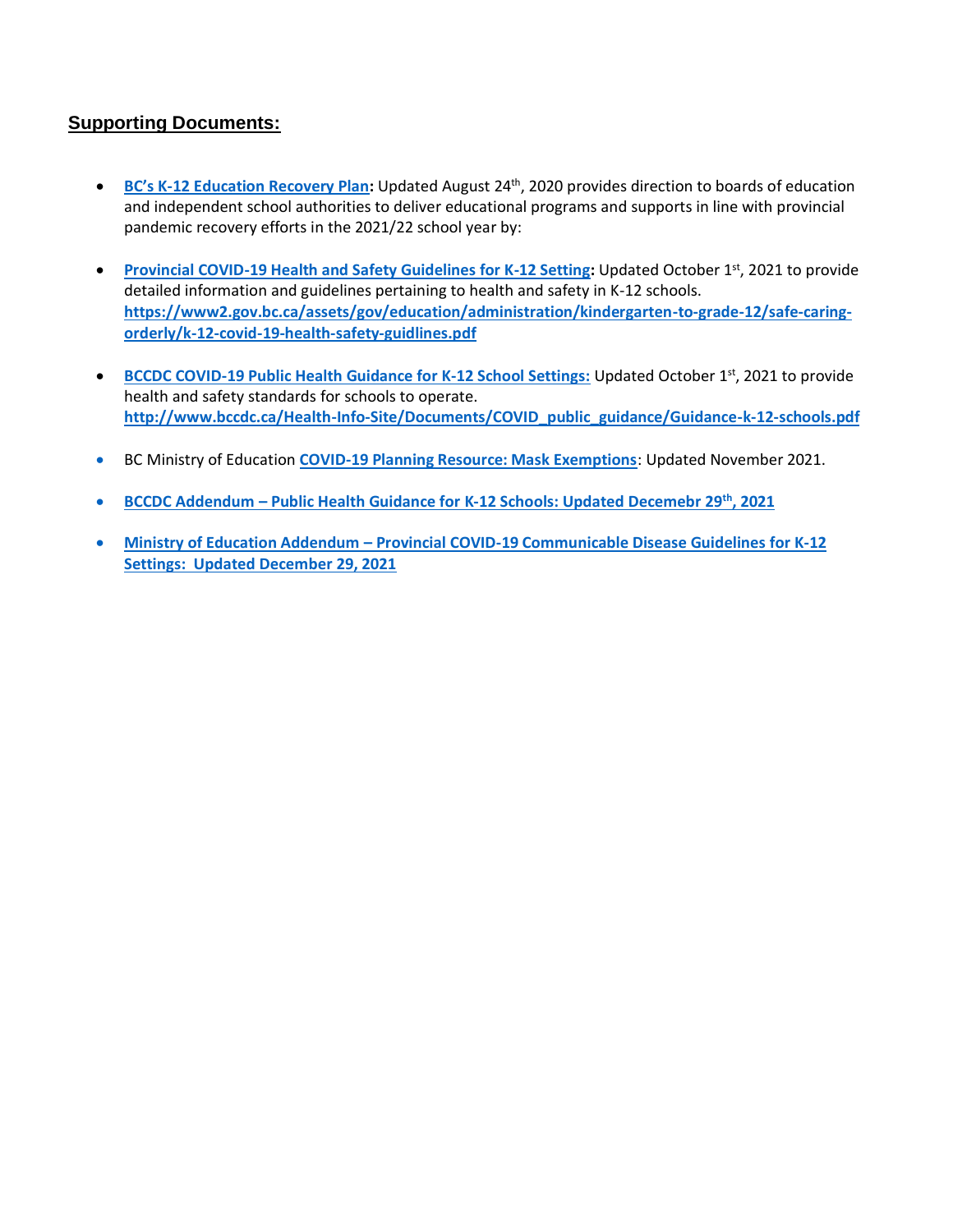### <span id="page-18-0"></span>**Appendix A: COVID-19 Symptoms, Testing and Return to School**

When a student, staff or other adult can return to school depends on the type of symptoms they experienced and if a COVID-19 test is recommended. See the K-12 Health Check app and BCCDC When to get tested for COVID-19 resource for specific guidance. Staff, students and parents/caregivers can also use the BCCDC on Self-Assessment Tol or call 8-1-1 or their health care provider.



- 1. Symptoms of common respiratory illnesses can persist for a week or more. Re-testing is not needed unless the person develops a new illness. BCCDC has information on receiving negative test results.
- 2. Visit the BCDCC website for more information on negative test results.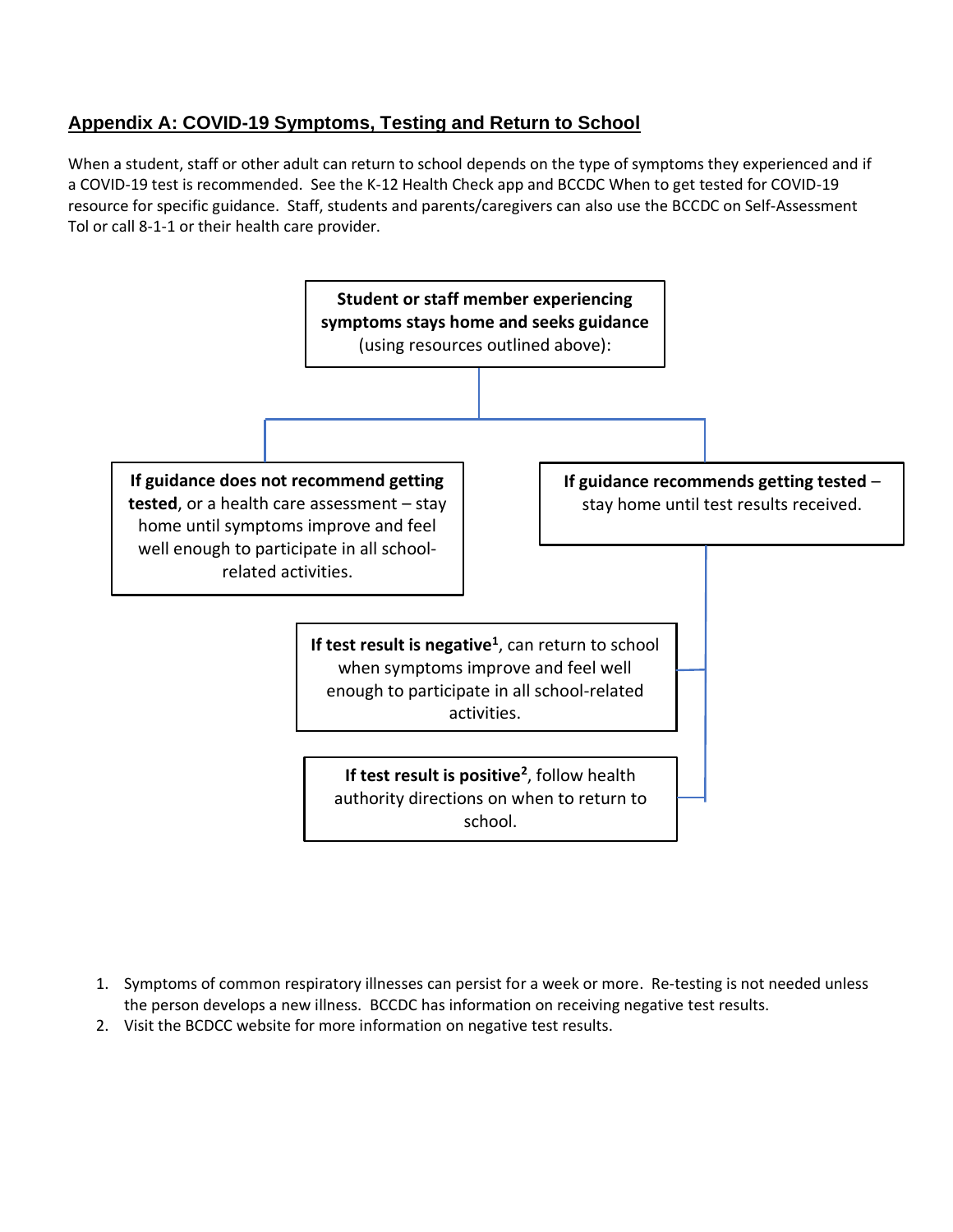### <span id="page-19-0"></span>**Appendix B: Daily Health Check for Students (Parents)**

# **Daily Health Check**

Updated January 20th, 2022

Individuals must perform a daily health check and follow directions to stay home:

| <b>Symptoms</b>                                                                                                                                            |                                                                                                                              | <b>What To Do</b>                                                                                                                                                                   |
|------------------------------------------------------------------------------------------------------------------------------------------------------------|------------------------------------------------------------------------------------------------------------------------------|-------------------------------------------------------------------------------------------------------------------------------------------------------------------------------------|
| Fever/Chills<br>Cough<br>$\bullet$<br>Loss of sense of smell or<br>$\bullet$<br>taste<br>Difficulty breathing<br>٠<br>Sore throat<br>Loss of appetite<br>٠ | <b>Runny Nose</b><br>Sneezing<br>Extreme fatigue or<br>tiredness<br>Headache<br>Body aches<br>Nausea or vomiting<br>Diarrhea | 1 or more of these symptoms:<br><b>STAY HOME</b> until you feel better.                                                                                                             |
| find it hard to breathe<br>have chest pain<br>٠<br>can't drink anything<br>٠<br>feel very sick<br>٠<br>feel confused<br>٠                                  |                                                                                                                              | Go to an urgent care clinic or emergency<br>department.<br>If you are not showing any symptoms of COVID-19, you do not need to be tested, unless you are asked to by Public Health. |

Not sure if you should be tested? Complete the [BC COVID-19 Self-Assessment Tool](https://bc.thrive.health/)

\*For more information and instructions on close contacts, go to: [www.bccdc.ca/covid19closecontacts.](http://www.bccdc.ca/covid19closecontacts)

#### **Self Monitoring for Close Contacts**

• Always monitor for symptoms of COVID-19 listed above. If you develop symptoms of COVID-19 listed above, please use th[e BC COVID-19 Self-Assessment Tool](https://bc.thrive.health/covid19/en) to see if you should get tested for COVID-19.

#### **Self-Isolation for Close Contacts**

- **At this time, close contacts do not need to self-isolate.**
- If you have no symptoms of COVID-19, you do not need a test.
- At this stage in the pandemic, close contacts are not required to self-isolate or take any special measures. Therefore, contact tracing is of limited value except for high-priority settings.

#### **Stay Home When Required to Self-Isolate**

When you self-isolate, you stay home and keep away from others to help stop the spread of COVID-19. You should self-isolate if:

- You have symptoms of COVID-19.
- You have been asked to self-isolate by public health or because of recent travel.

For more information on self-isolation and self-monitoring, please visit th[e BCCDC webpage on self-isolation.](http://www.bccdc.ca/health-info/diseases-conditions/covid-19/self-isolation)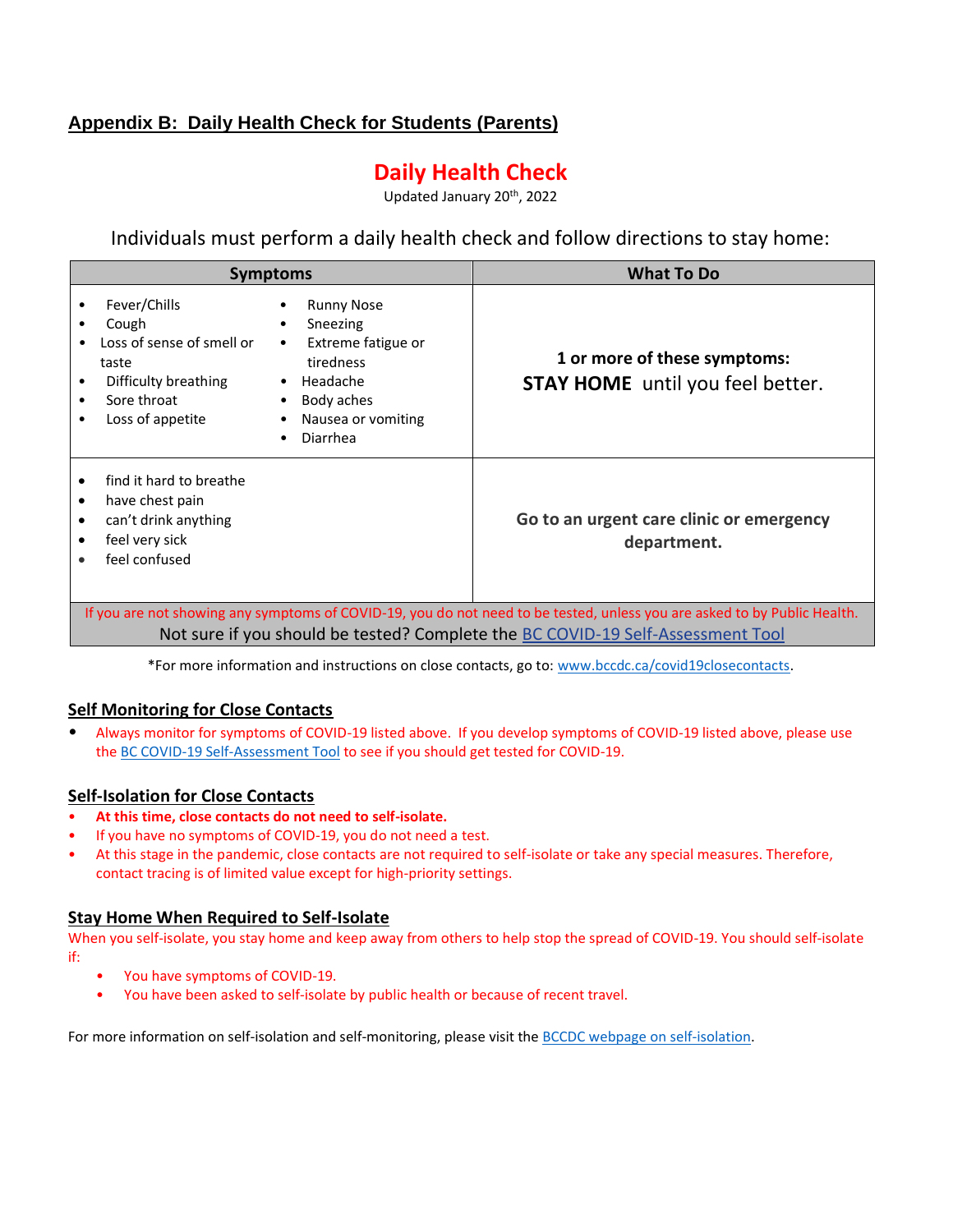### <span id="page-20-0"></span>**Appendix C: COVID-19 School Communicable Disease Checklist – January 2022**

Complete this checklist with your school's health and safety committee to assess your school's safety plan with the Provincial COVID-19 Health and Safety Guidelines for K-12 Settings and this Addendum. Measures below should always be in place.

SCHOOL:

<u> 1989 - Johann Barbara, martxa al</u> DATE: A PARTICULAR CONTRACTOR

| <b>Administrative Measures</b>                                                     |                                                                                                                                                                                                                                                         |                                |  |
|------------------------------------------------------------------------------------|---------------------------------------------------------------------------------------------------------------------------------------------------------------------------------------------------------------------------------------------------------|--------------------------------|--|
| <b>Entrance and Exits</b>                                                          | Strategies are in place to prevent crowding during class<br>transition times (e.g., staggered start/stop times, or<br>recess/snack, lunch and class transition times).                                                                                  | $\Box$ Included                |  |
| <b>Space Arrangement</b>                                                           | In indoor spaces, people have enough room to carry out<br>intended activities without involuntary physical contact.                                                                                                                                     | □ Yes<br>□ Sometimes           |  |
|                                                                                    | Spaces are configured to maximize space between people.                                                                                                                                                                                                 | $\square$ Included             |  |
| <b>Staff-Only Gatherings</b>                                                       | Staff gatherings (e.g., staff meetings, in-service and professional<br>development activities, etc.) occur virtually.                                                                                                                                   | $\square$ Included             |  |
| <b>Itinerant Staff, Temporary</b><br><b>Teachers on Call and Other</b><br>Visitors | Process in place to ensure itinerant staff, Teachers On-Call and<br>visitors are aware of the school's health and safety measures<br>and their responsibility to follow them at all times.                                                              | $\Box$ Yes<br>□ Sometimes      |  |
| <b>Gatherings &amp; Events</b>                                                     | School gatherings and events (e.g., assemblies, etc.) are held<br>virtually, whenever possible.                                                                                                                                                         | $\Box$ Included                |  |
|                                                                                    | If gatherings and events must be in-person (e.g., inter-school<br>sports game, theatre productions), the number of people in<br>attendance is minimized as much as possible, does not exceed<br>50% operating capacity, and spectators are not present. | $\Box$ Included                |  |
| <b>Extracurricular Activities</b>                                                  | Sports tournaments are paused.                                                                                                                                                                                                                          | $\square$ Included             |  |
| <b>Hand Hygiene</b>                                                                | Hand cleaning facilities are available and accessible throughout<br>the school and are well maintained.                                                                                                                                                 | $\Box$ Yes<br>□ Sometimes      |  |
| <b>Bus Transportation</b>                                                          | Frequently touched surfaces are cleaned and disinfected at least<br>1x/day. Surfaces touched by fewer people are cleaned 1x/day.                                                                                                                        | $\Box$ Yes<br><b>Nometimes</b> |  |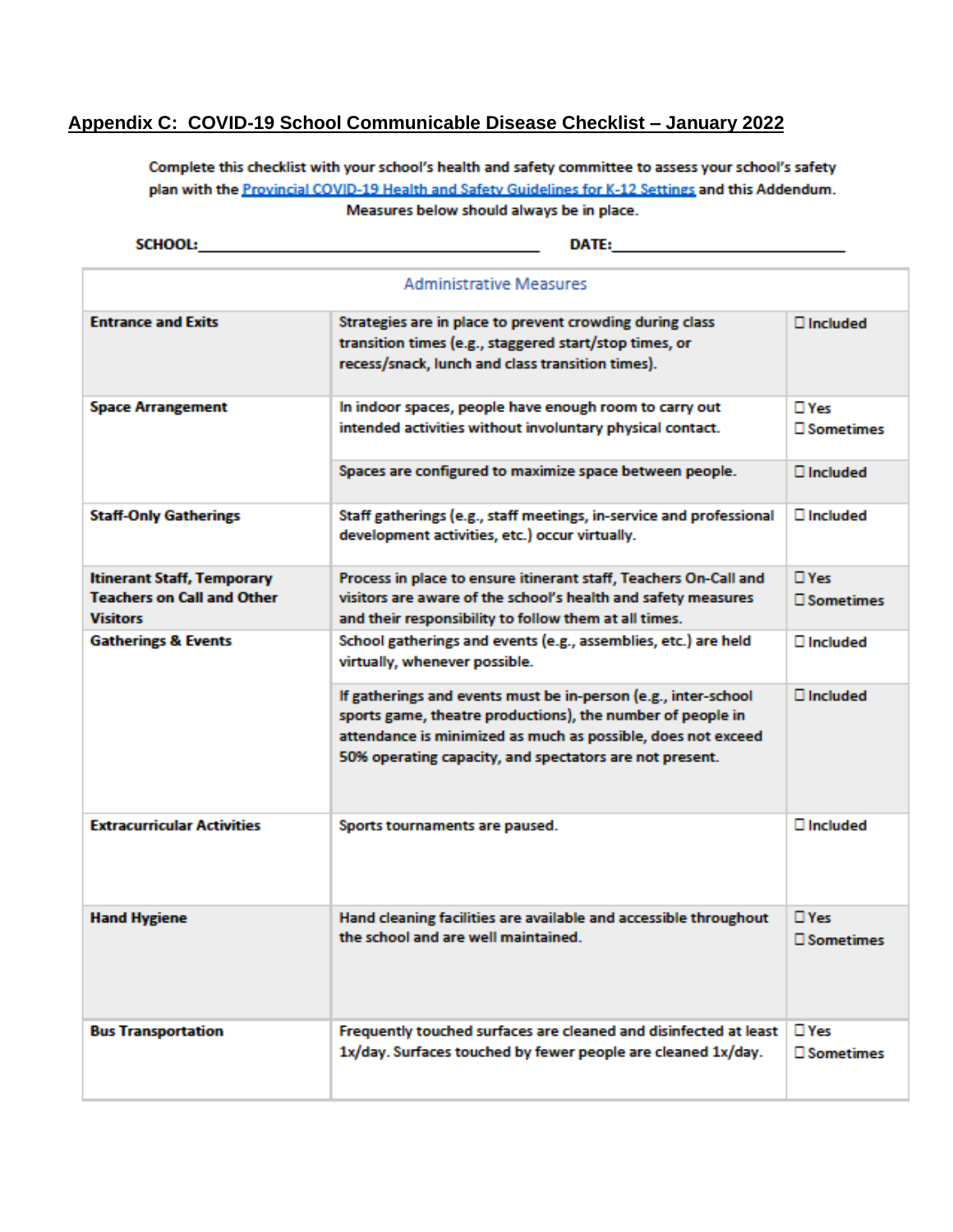| <b>Administrative Measures</b> |                                                                                                                    |                                      |
|--------------------------------|--------------------------------------------------------------------------------------------------------------------|--------------------------------------|
|                                | Practices are in place to clean and disinfect frequently touched<br>surfaces when they are dirty.                  | $\Box$ Yes<br>□ Sometimes            |
|                                | Other general cleaning occurs in line with regular practices.                                                      | $\Box$ Yes<br><b>Nometimes</b>       |
|                                | Everyone on the bus (without exemptions), wear masks in<br>accordance with the PHO Order on Face Coverings.        | $\Box$ Yes<br>$\square$ Sometimes    |
|                                | Practices are in place to encourage bus drivers and passengers<br>to practice hand hygiene before and after trips. | $\Box$ Yes<br>$\square$ Sometimes    |
|                                | Passengers are spread out if empty seats are available.                                                            | $\Box$ Yes<br><b>Nometimes</b>       |
|                                | Windows are opened when the weather allows.                                                                        | $\square$ Yes<br>$\square$ Sometimes |

| <b>Environmental Measures</b>                        |                                                                                                                                                                                 |                                      |  |
|------------------------------------------------------|---------------------------------------------------------------------------------------------------------------------------------------------------------------------------------|--------------------------------------|--|
| <b>Learning Space Configuration</b>                  | Learning spaces are arranged to maximize the space available<br>and to avoid people directly facing one another (where<br>possible).                                            | $\square$ Included                   |  |
| <b>Increased Cleaning and</b><br><b>Disinfecting</b> | Frequently touched surfaces (those touched by larger numbers<br>of people) are cleaned and disinfected at least 1x/day. Surfaces<br>touched by fewer people are cleaned 1x/day. | $\square$ Yes<br><b>Nometimes</b>    |  |
|                                                      | Practices are in place to clean and disinfect frequently touched<br>surfaces when they are dirty.                                                                               | $\square$ Yes<br>$\square$ Sometimes |  |
|                                                      | Other general cleaning occurs in line with regular practices.                                                                                                                   | $\square$ Yes<br>□ Sometimes         |  |
|                                                      | Practices are in place to clean and disinfect any surfaces a<br>person's body fluids have contacted after they have displayed<br>symptoms of illness.                           | $\square$ Yes<br>$\square$ Sometimes |  |
| <b>Ventilation and Air Exchange</b>                  | All HVAC systems are operated and maintained as per<br>standards and specifications, and are working properly.                                                                  | $\square$ Yes<br><b>Nometimes</b>    |  |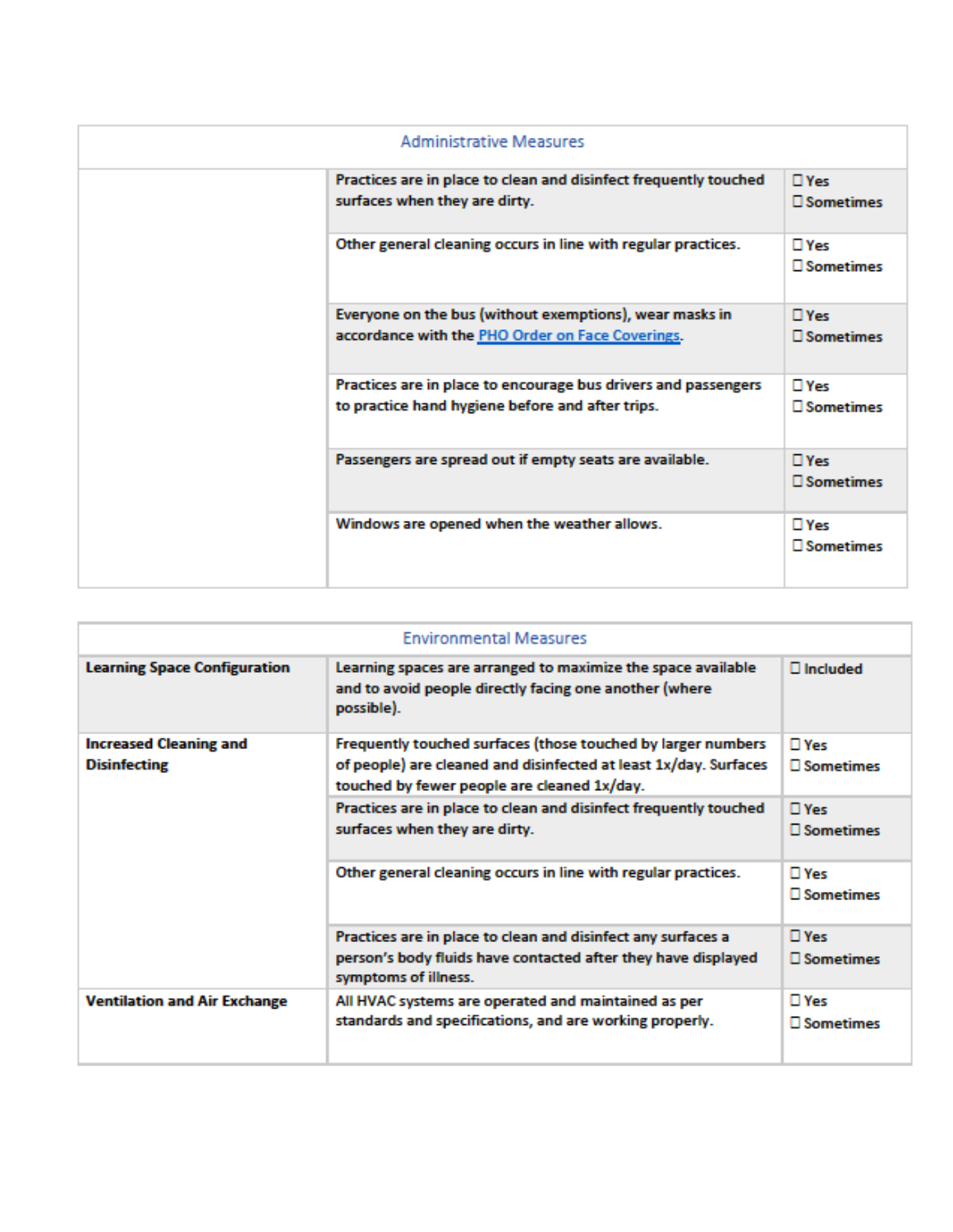| <b>Environmental Measures</b> |                                                                                                                                                                                                                                    |                              |  |
|-------------------------------|------------------------------------------------------------------------------------------------------------------------------------------------------------------------------------------------------------------------------------|------------------------------|--|
|                               | Schools with recycled/recirculated air systems have upgraded<br>their current filters to MERV 13 where possible or have<br>identified mitigation efforts.                                                                          | $\square$ Yes<br>□ Sometimes |  |
|                               | If using portable fans or air conditioning units, ensure they are<br>set up to move air downward and not blowing air directly from<br>one person's breathing zone to other occupants of a room.<br>Avoid horizontal cross breezes. | $\square$ Yes<br>□ Sometimes |  |
|                               | Risk mitigation strategies are identified for excessive heat<br>events or times of poor air quality.                                                                                                                               | $\square$ Yes<br>□ Sometimes |  |

| <b>Personal Measures</b>          |                                                                                                                                                                                              |                              |  |
|-----------------------------------|----------------------------------------------------------------------------------------------------------------------------------------------------------------------------------------------|------------------------------|--|
| <b>Daily Health Checks</b>        | Parents and students are reminded of their responsibilities to<br>complete a Daily Health Check and are provided with resources<br>on how to complete one (e.g., the K-12 Health Check app). | $\Box$ Included              |  |
| <b>Stay Home When Sick</b>        | Staff and students are reminded to stay home when they are<br>sick.                                                                                                                          | $\Box$ Yes<br>□ Sometimes    |  |
| <b>Symptoms Develop at School</b> | Practices are in place to appropriately respond when a staff<br>member, student, or other person develops symptoms of illness<br>while at school.                                            | $\square$ Yes<br>□ Sometimes |  |

| Personal Protective Equipment |                                                                                                                                                                                                               |                                      |  |
|-------------------------------|---------------------------------------------------------------------------------------------------------------------------------------------------------------------------------------------------------------|--------------------------------------|--|
| <b>Masks</b>                  | Everyone at school (without exemptions), wear masks in<br>accordance with the PHO Order on Face Coverings.                                                                                                    | $\Box$ Yes<br>$\square$ Sometimes    |  |
|                               | Schools work with those with mask exemptions to explore<br>potential strategies to reinforce and enhance other safety<br>measures, as described in the COVID-19 Planning Resource:<br><b>Mask Exemptions.</b> | $\Box$ Yes<br>$\square$ Sometimes    |  |
|                               | Masks are available for those who have forgotten theirs.                                                                                                                                                      | $\square$ Yes<br>$\square$ Sometimes |  |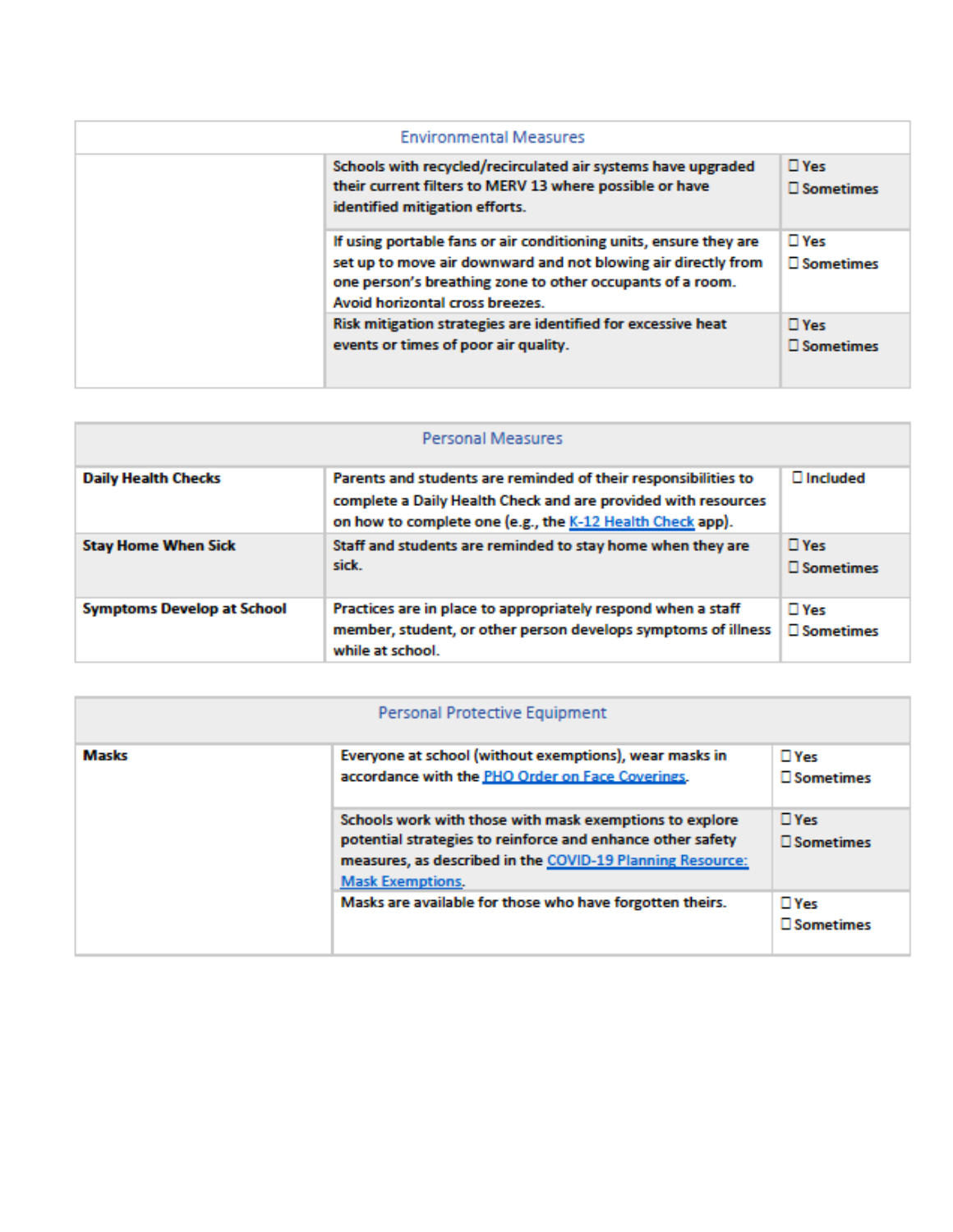#### **STUDENT MASK EXEMPTION REQUEST FORM**

<span id="page-23-0"></span>*\*\*\*Please return this form to the attention of the school principal*

| To Be Completed by Parent/Guardian                                                                                                                                                                                                                                                                                                                    |
|-------------------------------------------------------------------------------------------------------------------------------------------------------------------------------------------------------------------------------------------------------------------------------------------------------------------------------------------------------|
| As per the Provincial COVID-19 Communicable Disease Guidelines for K - 12 Settings announced on October 1,<br>2021, all K - 12 staff in schools, all grade K - 12 students and all visitors are to wear non-medical masks in all<br>indoor areas of schools and on school buses. The only exceptions are:                                             |
| Intolerance to wearing a mask for health or behavioural reasons;<br>$\bullet$                                                                                                                                                                                                                                                                         |
| To a person who is unable to put on or remove a mask without the assistance of another person;                                                                                                                                                                                                                                                        |
| If the mask is removed temporarily for the purposes of identifying the person wearing it;<br>While eating or drinking; or,<br>If the person is behind a barrier.<br>$\bullet$                                                                                                                                                                         |
| Mask exemptions remain in place for students and staff who cannot wear a mask for health or behavioural<br>reasons. This form is intended to help the School District consider a student mask exemption. Please note that<br>names of students approved for mask exemptions will be shared with school-based and transportation staff<br>as required. |
|                                                                                                                                                                                                                                                                                                                                                       |
|                                                                                                                                                                                                                                                                                                                                                       |
| Can your child wear a face shield rather than a mask? $\Box$ Yes $\Box$ No                                                                                                                                                                                                                                                                            |
| Can your child wear a mask while on a school bus? $\Box$ Yes $\Box$ No<br>If 'No' to either of the above, can you explain why? The contract of the contract of the above, can you explain                                                                                                                                                             |
|                                                                                                                                                                                                                                                                                                                                                       |
|                                                                                                                                                                                                                                                                                                                                                       |
|                                                                                                                                                                                                                                                                                                                                                       |
|                                                                                                                                                                                                                                                                                                                                                       |

| To Be Completed by Principal/Vice Principal                                                                                                                                                                                              |  |  |
|------------------------------------------------------------------------------------------------------------------------------------------------------------------------------------------------------------------------------------------|--|--|
| Received By: the contract of the contract of the contract of the contract of the contract of the contract of the contract of the contract of the contract of the contract of the contract of the contract of the contract of t<br>Notes: |  |  |
| $\Box$ Copy forwarded to the Executive Assistant to the Superintendent at the School Board Office                                                                                                                                        |  |  |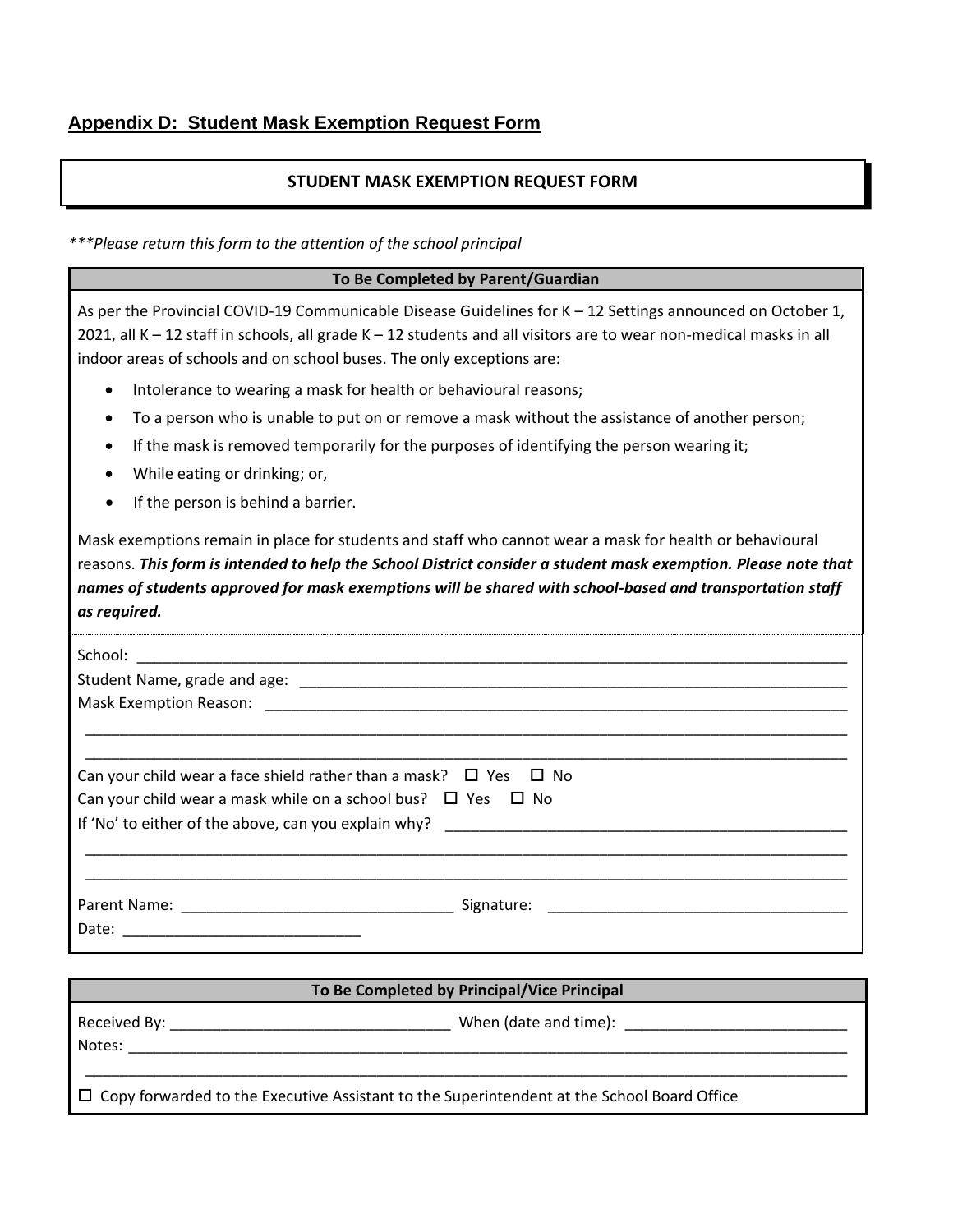### <span id="page-24-0"></span>**Appendix E: BCCDC – I Tested Positive for COVID-19** (from the BCCDC)

# **I Tested Positive for COVID-19**

### **People who test positive for COVID-19 will need to:**

- 1. Self-isolate and manage their symptoms
- 2. Complete an online form to report your test result
- 3. Notify close contacts

# **How long should I self-isolate?**

The amount of time you need to self-isolate depends on your vaccination status and age.

#### **[I tested positive for COVID-19 and I am fully vaccinated:](http://www.bccdc.ca/health-info/diseases-conditions/covid-19/self-isolation#8627)**

You are considered to be fully vaccinated if you have two doses of any of the World Health Organization [approved COVID-19 vaccines](http://www.bccdc.ca/Health-Info-Site/Documents/COVID-19_vaccine/WHO-EUA-qualified-covid-vaccines.pdf) or one dose of the Janssen COVID-19 vaccine. You do not need to have a booster dose to be considered fully vaccinated.

• If you test positive for COVID-19 and are **fully vaccinated**, you need to self-isolate at home for **5 days AND until your symptoms improve and you no longer have a fever.** After your self-isolation period, you also need to avoid non-essential visits to **high-risk settings** for 5 days. This guidance is intended to prevent non-essential visits (e.g. social visits), and does not apply to essential workers. Employees should follow their workplace guidance.

You do not need to be re-tested for COVID-19 to end your self-isolation period and return to your normal activities.

| High-risk settings include:  |  |
|------------------------------|--|
| Long-term care               |  |
| Assisted living residences   |  |
| Rural and remote communities |  |
| Indigenous communities       |  |

#### **High-risk settings DO NOT include places such as:** Childcare **School** Work Grocery stores or pharmacies

#### **[I tested positive for COVID-19 and I am not fully vaccinated:](http://www.bccdc.ca/health-info/diseases-conditions/covid-19/self-isolation#5603)**

If you have not received a full series of any of the World Health Organization [approved COVID-19 vaccines,](http://www.bccdc.ca/Health-Info-Site/Documents/COVID-19_vaccine/WHO-EUA-qualified-covid-vaccines.pdf) you are not fully immunized.

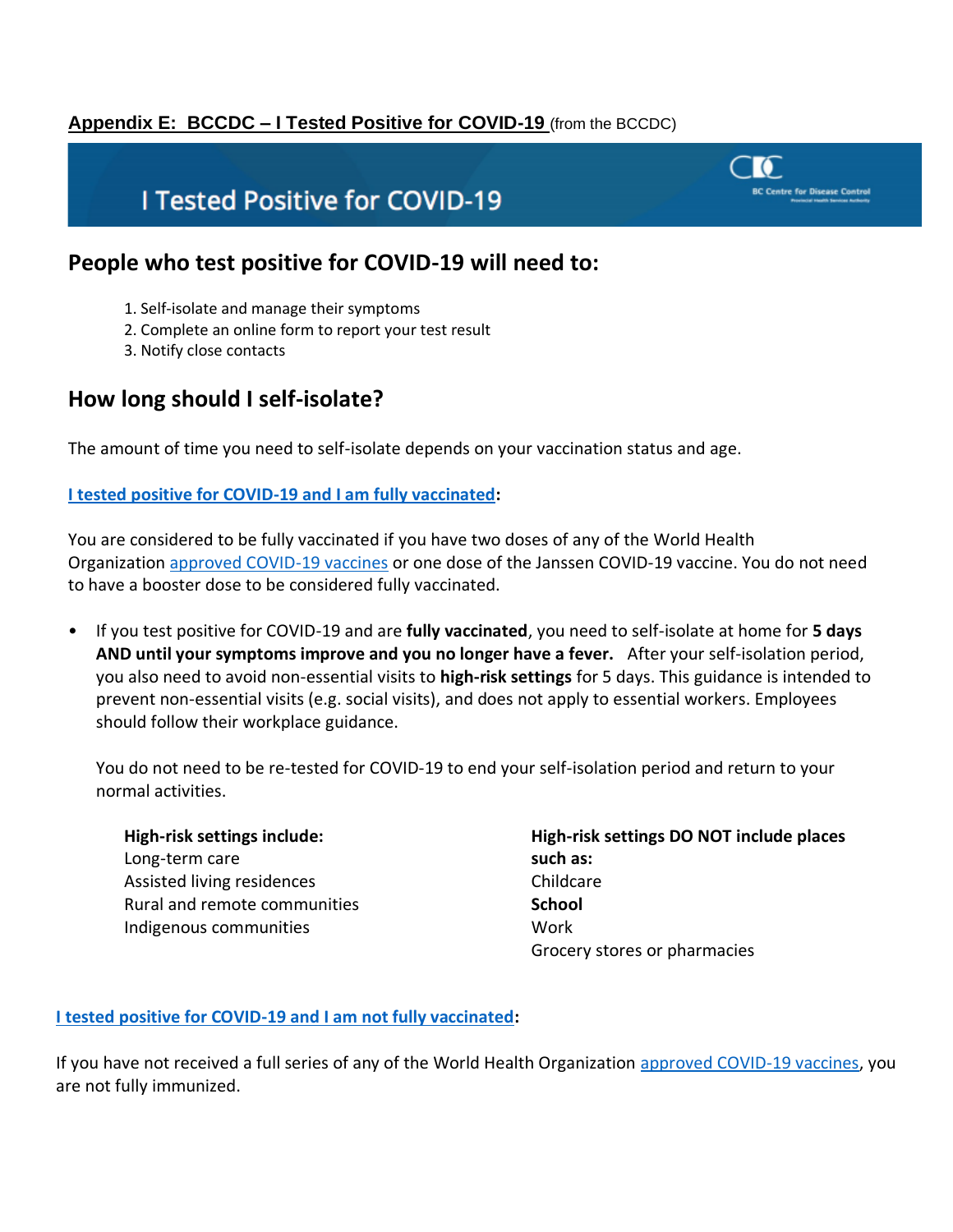- If you are **18 years of age or older, test positive for COVID-19, and are not fully vaccinated**, you need to self-isolate at home for **10 days AND until you no longer have a fever AND your symptoms improve.** You do not need to be re-tested for COVID-19 after your self-isolation period ends to return to normal activities; you can remain test positive for many weeks, even after you are no longer infectious.
- If you are **under 18 years of age, test positive for COVID-19, and are not fully vaccinated**, you need to selfisolate at home for **5 days AND until you no longer have a fever AND your symptoms improve.** You do not need to be re-tested for COVID-19 after your self-isolation period ends to return to normal activities; you can remain test positive for many weeks, even after you are no longer infectious.

#### **[What if I have symptoms of COVID-19 but do not get tested for COVID-19?](http://www.bccdc.ca/health-info/diseases-conditions/covid-19/self-isolation#3590)**

At this time, most people don't need to be tested for COVID-19, and are not required to self-isolate or selfmonitor for a set amount of time.

However, if you develop [symptoms of COVID-19](http://www.bccdc.ca/health-info/diseases-conditions/covid-19/about-covid-19/symptoms), it's still important to stay home until you feel better and your symptoms have improved. This means staying home from work or school, avoiding public places like restaurants, and avoiding travel unless you're going to a medical appointment. You can go back once your symptoms have improved and you are able to participate in your usual activities. It's also important to be aware of and follow public health guidance, such as masking in public spaces.